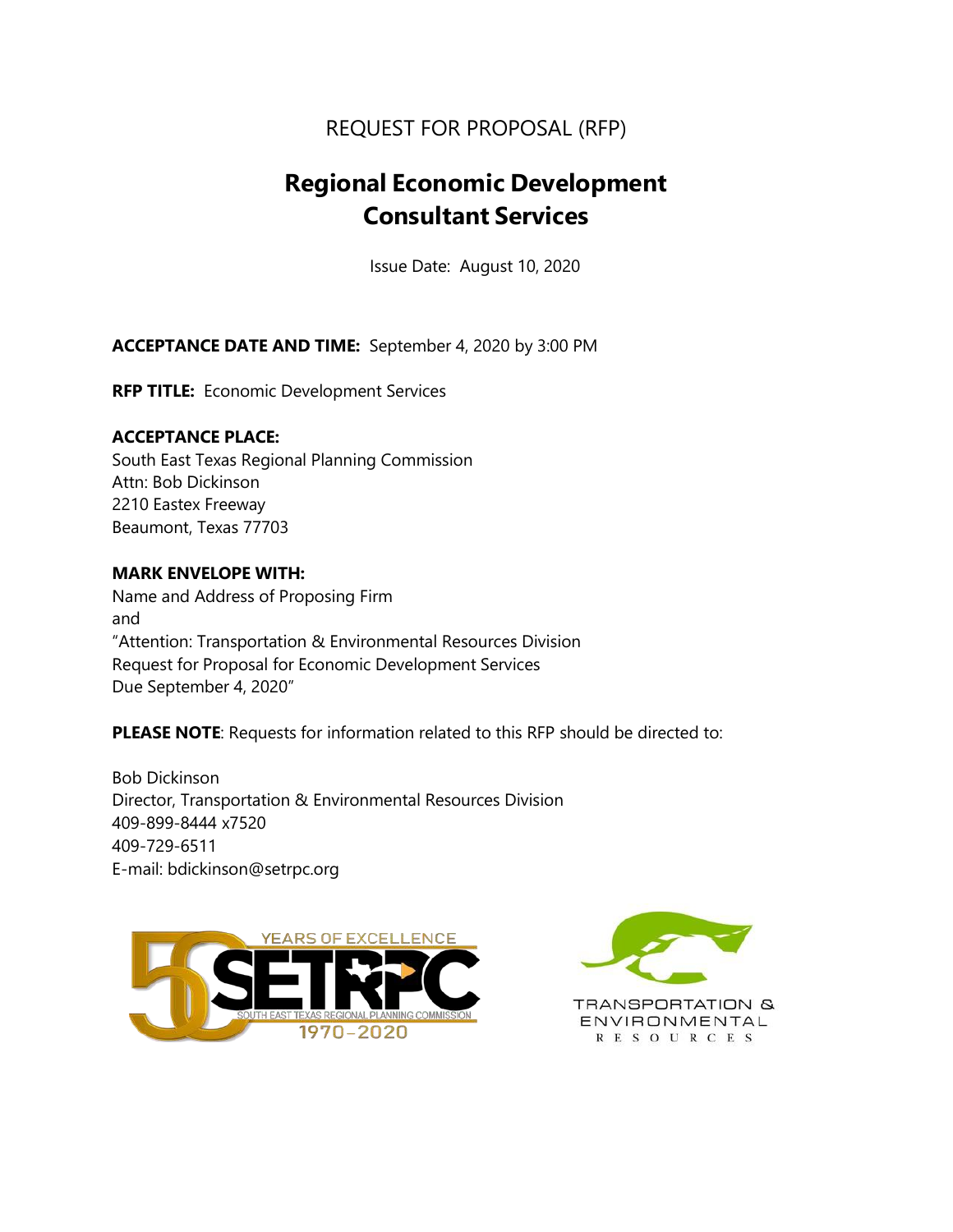## **PURPOSE**

The intent of this Request for Proposal (RFP) is to obtain the services of a professional economic development consultant to assistance the South East Texas Economic Development District with several economic development activities which includes the preparation of a Corona Virus (COVID-19) pandemic short and long range Economic Recovery and Resiliency Plan for our South East Texas Region. The SETEDD housed within the South East Texas Regional Planning Commission (SETRPC) will award a contract for all tasks based on negotiated costs once a consulting firm is selected.

## **South East Texas Economic Development District**

The Corona Virus (COVID-19) pandemic is the fourth major disaster for Southeast Texas in less than three years, with substantial economic impacts and potential job losses that can't be reliably projected yet.

The economy in SETEDD is driven primarily by oil refining and petrochemical manufacturing. Nearly 15 percent of the region's employment is concentrated in the energy sector.<sup>1</sup> Employment in other industry sectors including petrochemicals, construction, retail trade, transportation and logistics employ 34.4 percent of the region's workforce. According to a recent report from the Texas Workforce Commission and Workforce Solutions of South East Texas, the Corona Virus (COVID-19) has had a dramatic impact on this region's economy.

In normal times, Southeast Texas, which includes Hardin, Jefferson and Orange Counties, has plenty to offer when it comes to a favorable business climate, strong workforce, highereducation opportunities and quality of life with its low cost of living relative to the national average. The area, strategically situated around Interstate 10 and U.S. Highways 69/287 and 96, abounds with natural resources important for industry but also enjoyable to residents for boating, fishing, hiking, biking, camping and horseback riding. The Port of Beaumont and the Port of Port Arthur in Jefferson County and the Port of Orange in Orange County are based here, securing the region's importance as a major import/export hub. The Neches and Sabine Rivers, Sabine Lake, Sabine Pass to the Gulf of Mexico and the Gulf Intracoastal Waterway are the major water routes critical to the movement of cargo but are also popular for water sports and recreation. Village Creek State Park in Hardin County offers a beautiful venue for kayaking, canoeing, fishing, hiking and camping. To the north lies the Big Thicket National Preserve, known as the biological crossroads of North America, since it is a transition zone where southeastern swamps, eastern deciduous forests, central plains, pine savannas and dry sand hills meet. The region hosts several institutes of higher learning including Lamar University, known for excellent programs and centers including the Center for Innovation, Commercialization and Entrepreneurship (CICE), Lamar Institute of Technology, Lamar State College – Port Arthur and Lamar State College – Orange, all of which add to the industrious and educated workforce of the area. With its business-friendly climate, strong workforce,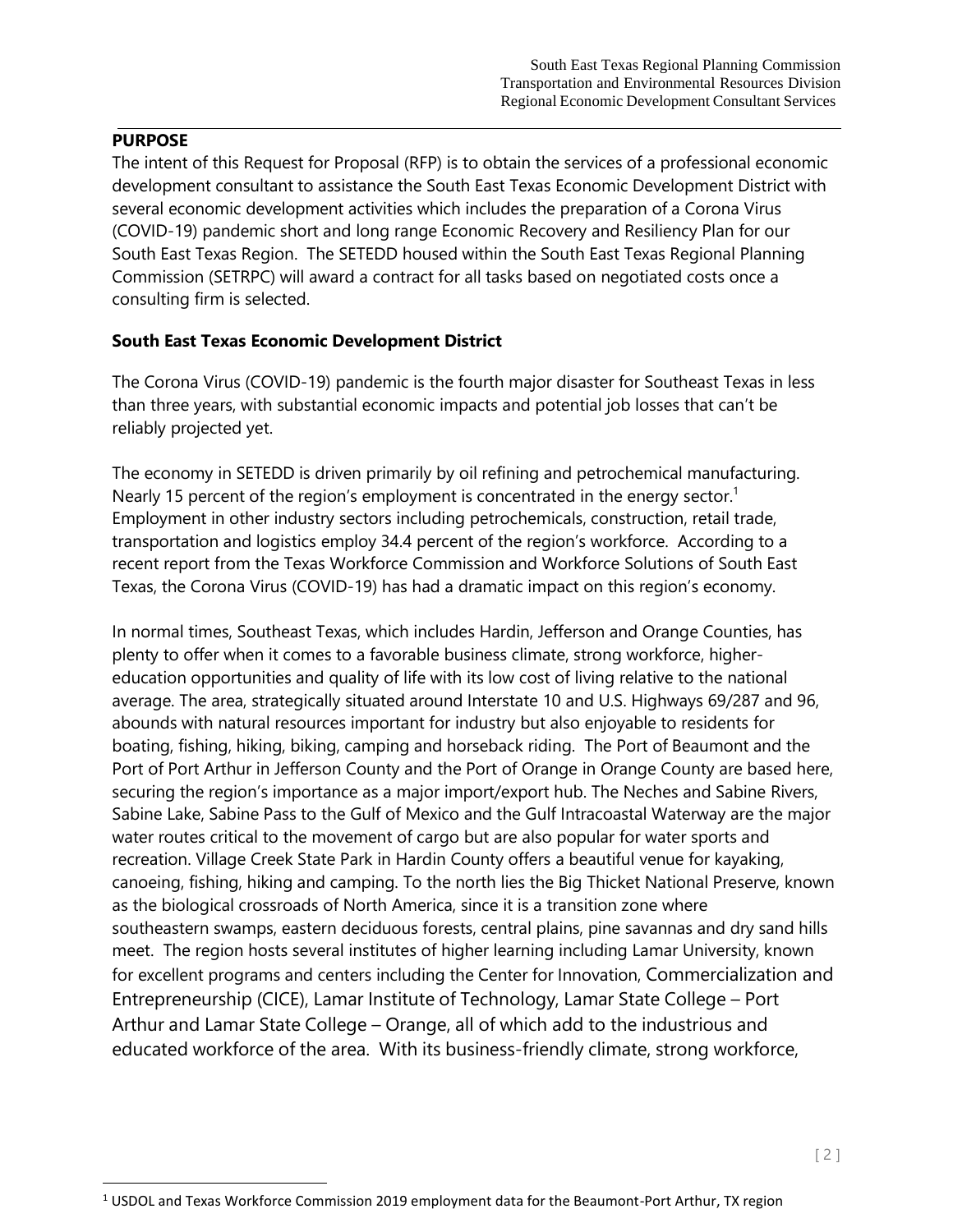educational opportunities and natural amenities, southeast Texas is a great place to live, work and play.

## **OFFEROR'S MINIMUM QUALIFICATIONS**

- Offeror must demonstrate they have the resources and capability to provide the materials and services as described herein.
- Offeror shall submit documentation with their proposal indicating compliance with the minimum qualifications. Failure to include any of the required documentation may be cause for the proposal to be deemed non-responsive and rejected. The following criteria shall be met in order to for the firm to be eligible for this contract:
	- o Offeror must have a minimum of 5 years of experience in the field of economic development.
	- o Offeror must demonstrate a working knowledge of economic development practices and trends. Practical experience is preferred.

## **SCOPE OF SERVICES**

SETEDD has received a Corona Virus (COVID-19) grant from the Economic Development Administration (EDA) to analyze the short- and long-term impact on small and large businesses with a focus on job creation, job retention and to develop economic opportunities for the citizens in the region. The detailed scope of work can be found in Attachment 1.

## **PROJECT SCOPE**

- 1) Individual tasks may require supervision, manpower, materials, equipment and supplies necessary to complete any of the services outlined below and/or in "Attachment 1".
- 2) The services to be provided under this contract shall include but not be limited to the following:
	- a) Recommendations, cost and time estimates, reports, studies, and preparation of documents.
	- b) Professional involvement throughout all phases of the project, including but not limited to:
		- i) Processing of invoices for services
		- ii) Timely processing of project materials
- 3) The Consultant shall make every effort to keep the personnel assigned to a task consistent.
- 4) Fee/Rate Schedule: Fees established under this Contract shall include:
	- a) Administrative items such as fax transmissions, phone services, mailing services, courier services, printing and materials required in the preparation of presentations,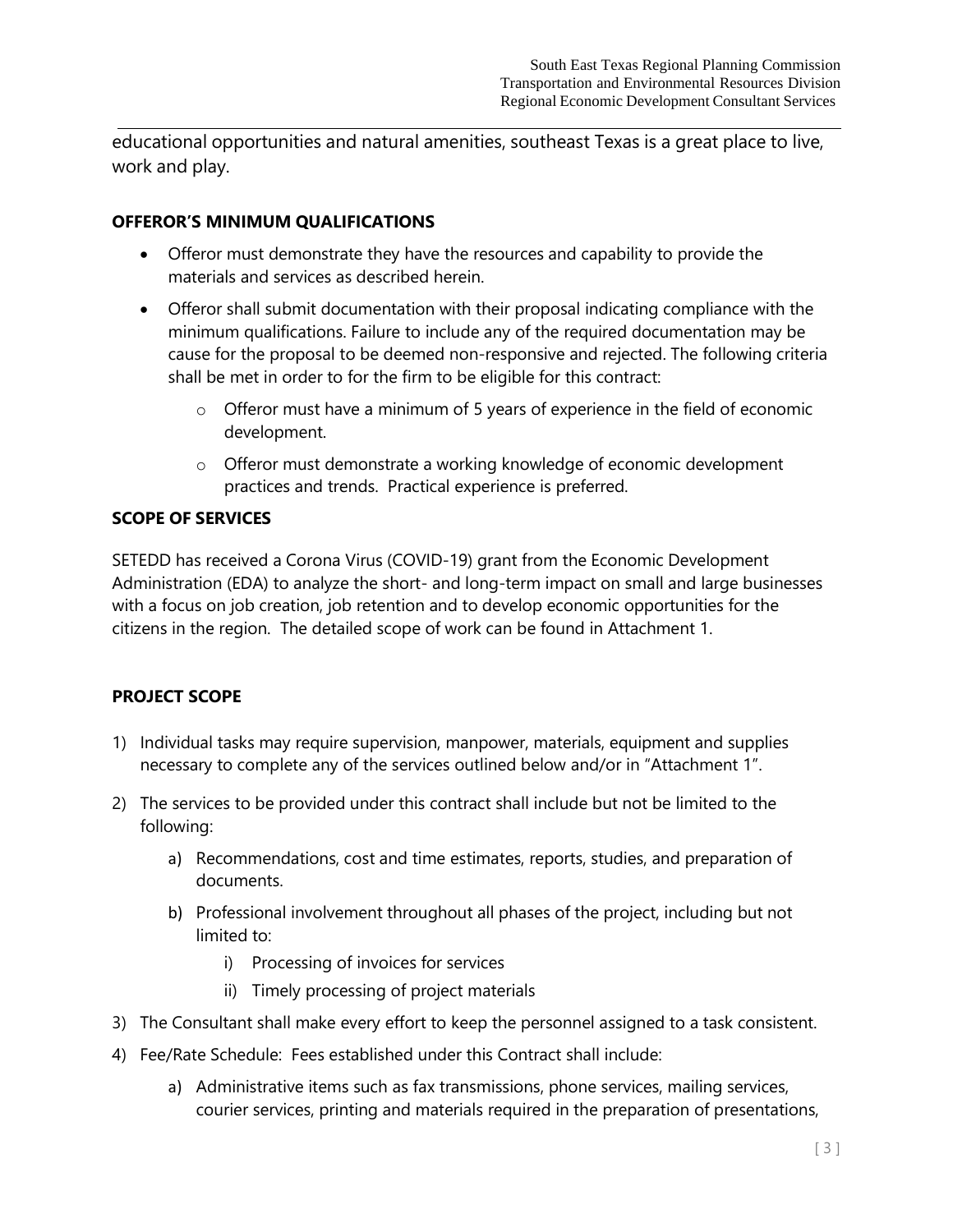and other expenses deemed typical in the conduct of business. The cost of all copies of reports and submittals that are required shall be included in the Consultant's hourly fee/rate for services and shall not be deemed additional services.

b) Cell phones, personal computers, printers, cameras, video equipment, software, general office supplies, home office and administrative support and all overhead and incidental costs.

## **CONTRACT TERMS AND CONDITIONS**

A sample Contract is contained within "Attachment 5", and a Contract with the successful offeror will at a minimum contain all Contract Terms and Conditions contained within the sample contract.

## **EVALUATION OF PROPOSALS: SELECTION FACTORS**

The "Instructions for Preparing Proposals" sets forth criteria that will be used in the receipt of proposals and selection of the successful offeror. In addition, the criteria set forth below will be considered.

## **1) Schedule:**

Proposals Due: September 4, 2020 Final Ranking Announcement: September 25, 2020

## **2) Evaluation Process:**

The review and evaluation of each proposal (and subsequent selection) will be made based on the criteria listed below.

- a) Management Skills and Technical Expertise (25 Points)
- b) Credentials of the Project Team (25 points)
- c) Task Understanding (25 Points)
- d) Compliance with Contractual Terms (15 points)
- e) Overall Quality and Completeness of Proposal (10 points)

Once each proposal has been read and evaluated, a preliminary ranking will be developed. At its sole discretion, SETRPC *may or may not* conduct interviews with offerors.

## **INSTRUCTIONS FOR SUBMITTING PROPOSALS**

### Submission of Proposals:

The proposal submission must be completely and properly identified. The proposal shall indicate the RFP title and date of acceptance. Proposals may either be mailed, or hand delivered to: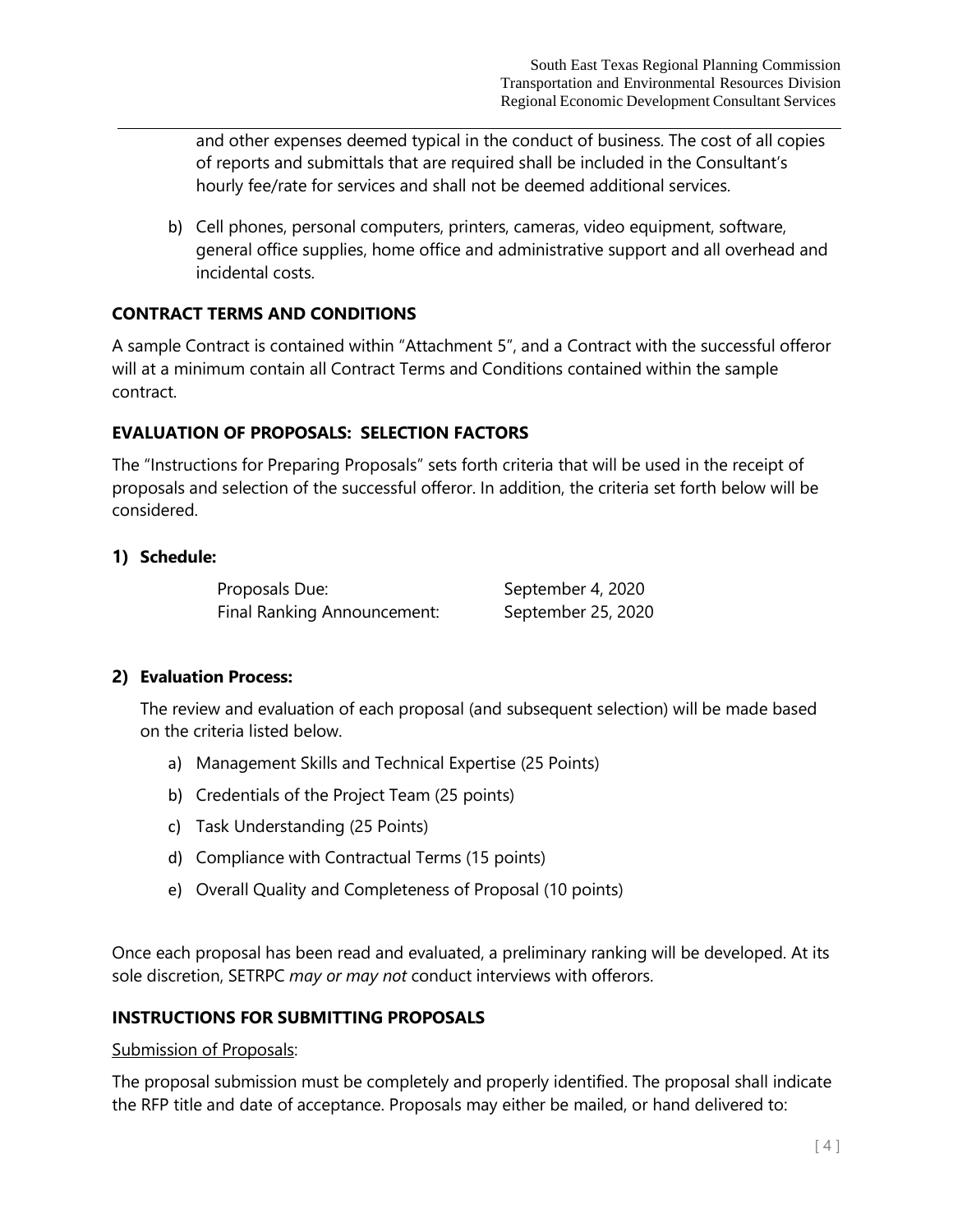South East Texas Regional Planning Commission Attn: Bob Dickinson 2210 Eastex Freeway Beaumont, Texas 77703

Faxed and e-mailed proposals will NOT be accepted.

### Questions, Inquiries, and Modifications:

Questions and inquiries, both verbal and written, will be accepted from any and all offerors. Bob Dickinson, Director of the Transportation and Environmental Resources Division at SETRPC is the sole point of contact for this solicitation unless otherwise instructed herein. Unauthorized contact with SETRPC staff regarding the RFP may result in the disqualification of the offeror. Inquiries pertaining to the Request for Proposal must give the RFP title and acceptance date. Material questions will be answered in writing with an addendum. All questions must be received at least ten (10) days in advance of the proposal acceptance date.

SETRPC may also modify the RFP, no later than 48 hours prior to the date and time fixed for submission of proposals, by issuance of an addendum.

All addenda will be numbered consecutively beginning with Addendum No. 1 and posted on the SETRPC website. Respondents are responsible for ensuring all addenda are attached to the proposal. It is the responsibility of all offerors to ensure that they have received all addendums.

### Open Records:

All proposals that have been submitted shall be available and open for public inspection after the contract is awarded. Any material that is to be considered as confidential in nature must be clearly marked as such and will be treated as confidential by SETRPC to the extent allowable in the Texas Open Records Act.

### Ownership of Proposal:

All proposals become the property of SETRPC and will not be returned to the offeror.

## Authority to Bind Firm in Contract:

Proposals MUST give full firm name and address of offeror. Failure to manually sign proposal may disqualify it. Person signing proposal will show TITLE or AUTHORITY TO BIND THE FIRM IN A CONTRACT. Firm name and authorized signature must appear on proposal in the space provided on the pricing page. Those authorized to sign are as follows:

- − If a sole proprietorship, the owner may sign.
- − If a general partnership, any general partner may sign.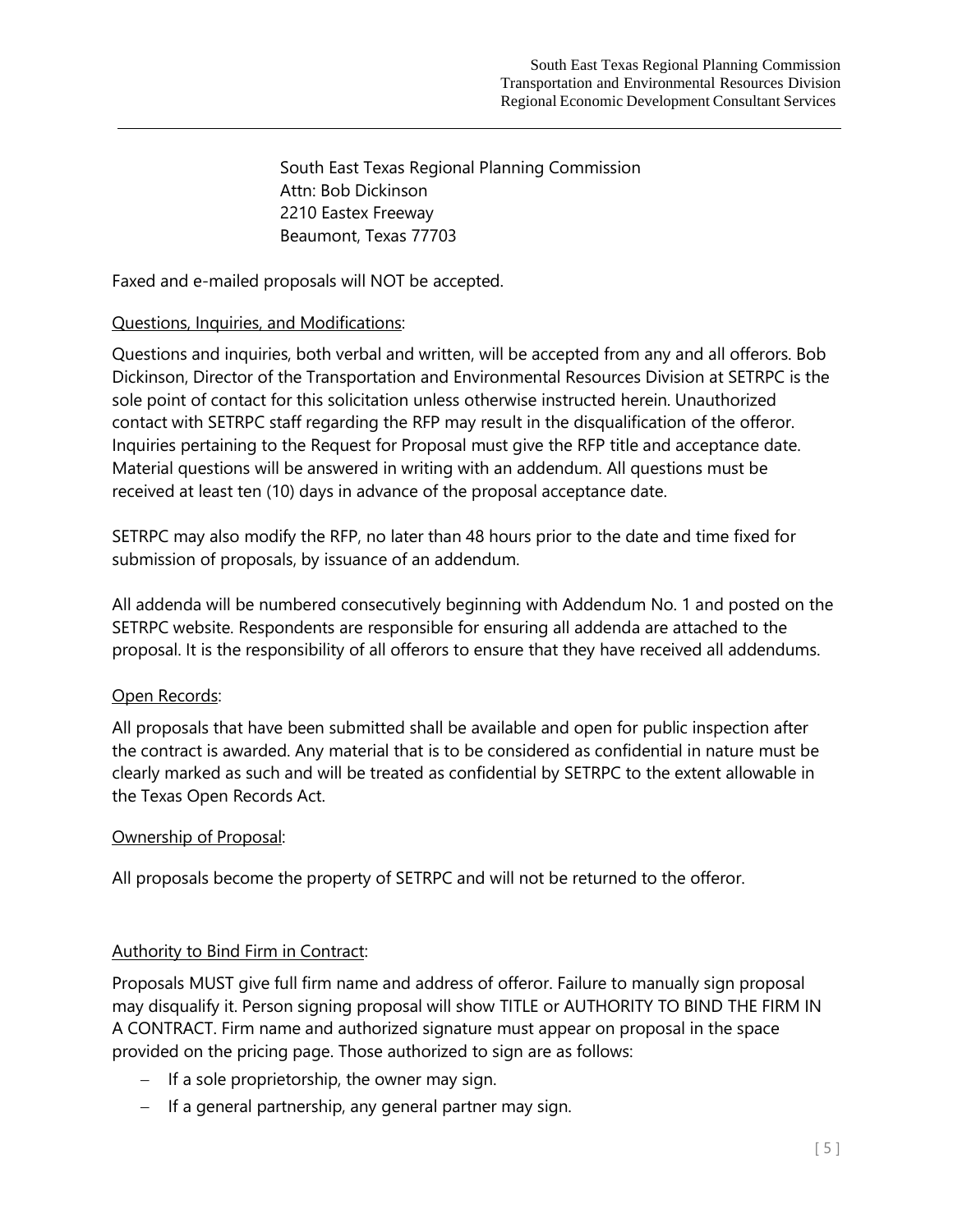- − If a limited partnership, a general partner must sign.
- − If a limited liability company, a "member" may sign, or "manager" must sign if so specified by the articles or organization.
- − If a regular corporation, the CEO, President or Vice-President must sign.
- − Others may be granted authority to sign but SETRPC requires that a corporate document authorizing him/her to sign be submitted with proposal.

#### Preparation and Submission of Proposals:

- A. All proposals shall be signed in ink by the individual or authorized principals of the firm.
- B. All attachments to the Request for Proposal requiring execution by the firm are to be returned with the proposals.
- C. Proposals must be received by SETRPC prior to 3:00 p.m. Central Standard Time on September 4, 2020. Requests for extensions of this time and date will not be granted. Offerors mailing their proposals shall allow for sufficient mail time to ensure receipt of their proposals by SETRPC by the time and date fixed for acceptance of the proposals. Proposals or unsolicited amendments to proposals received by SETRPC after the acceptance date and time will not be considered. Proposals will be publicly accepted and logged in at the time and date specified above.
- D. Each firm shall submit one (1) original and ten (10) copies of their proposal to SETRPC as indicated on the cover sheet of this Request for Proposal. The original proposal shall be clearly marked.

### Withdrawal of Proposals:

- A. All proposals submitted shall be valid for a minimum period of ninety (90) calendar days following the date established for acceptance.
- B. Proposals may be withdrawn on written request from the offeror at the address shown in the solicitation prior to the time of acceptance.
- C. Negligence on the part of the offeror in preparing the proposal confers no right of withdrawal after the time fixed for the acceptance of the proposals.

#### Sub-consultants:

Offerors shall include a list of all sub-consultants with their proposal. Proposals shall also include a statement of the sub-consultants' qualifications. SETRPC reserves the right to reject the successful offeror's selection of sub-consultants for good cause. If a sub-consultant is rejected the offeror may replace that sub-consultant with another sub-consultant subject to the approval of SETRPC. Any such replacement shall be at no additional expense to SETRPC nor shall it result in an extension of time without SETRPC's approval.

### Late Proposals:

Late proposals will be returned to offeror *UNOPENED*, if RFP title, acceptance date and offeror's return address is shown on the container.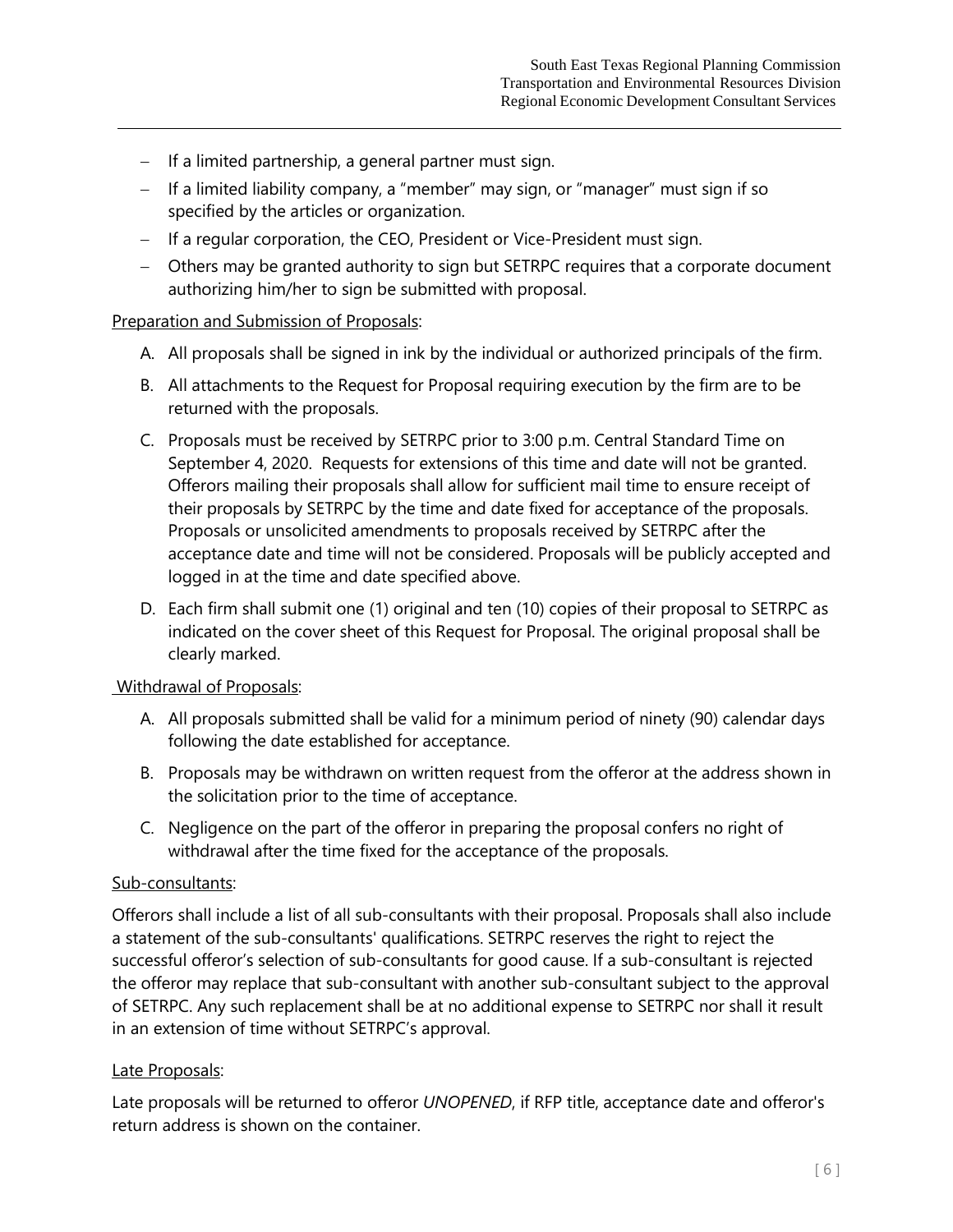## Rights of SETRPC:

SETRPC reserves the right to award this contract in accordance with the applicable laws of the State of Texas, to waive any formality or irregularity, to make awards to more than one Respondent, to reject any or all proposals in whole or in part, and award the contract to best serve the interest of SETRPC.

## Proposed Changes to Scope of Services:

If there is any deviation from that prescribed in the Scope of Services, the appropriate line in the scope of services shall be ruled out and the substitution clearly indicated. SETRPC reserves the right to accept or reject any proposed change to the scope.

## Miscellaneous Requirements:

- A. SETRPC will not be responsible for any expenses incurred by an offeror in preparing and submitting a proposal. All proposals shall provide a straight-forward, concise delineation of the offeror's capabilities to satisfy the requirements of this request. Emphasis should be on completeness and clarity of content.
- B. Offerors who submit a proposal in response to this RFP *may* be required to make an oral presentation of their proposal. SETRPC will schedule the time and location for this presentation.
- C. Selected contents of the proposal submitted by the successful offeror and this RFP will become part of any contract awarded as a result of the Scope of Services contained herein. The successful offeror will be expected to sign a contract with SETRPC.
- D. SETRPC reserves the right to accept or reject, in whole or in part, or negotiate any response it receives pursuant to this RFP.

## Notice of Award:

The successful offeror will be notified in writing.

## W-9Form Required:

Each offeror shall submit a completed W-9 form with their proposal. In the event of contract award, this information is required in order to issue purchase orders and payments to your firm. A copy of this form can be downloaded from [http://www.irs.gov/pub/irs-pdf/fw9.pdf,](http://www.irs.gov/pub/irs-pdf/fw9.pdf) and is contained in Attachment XX of this RFP package.

## Conflict of Interest Questionnaire Required:

HB 914 Conflict of Interest Questionnaire: Texas House Bill 914, codified as Chapter 176 of the Local Government Code, requires bidders/offers contracting or seeking to do business with SETRPC to file a conflict of interest questionnaire (CIQ). The required questionnaire is located at the Texas Ethics Commission website [\(http://www.ethics.state.tx.us/forms/CIQ.pdf\)](http://www.ethics.state.tx.us/forms/CIQ.pdf)) and a copy is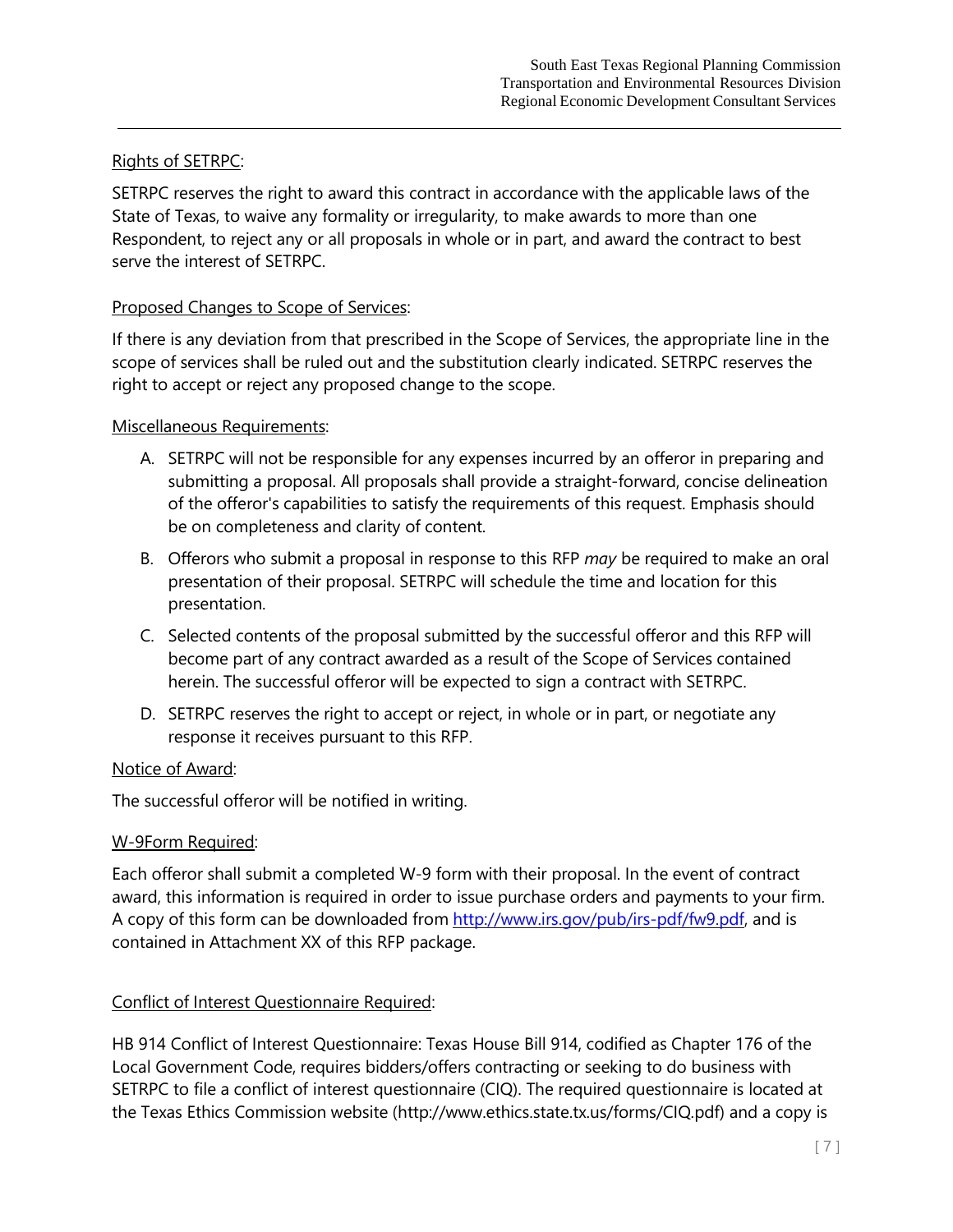included with this RFP package in "Attachment 4". The CIQ must be completed and filed with the proposal response. Consultants that do not include the form with the response may be disqualified from consideration by SETRPC.

## Bidder/Offeror Affirmations Required:

Each offeror shall submit a completed Bidder/Offeror Certification, contained in "Attachment 3" of this RFP package.

### Insurance Coverage:

Offerors shall include with their proposal a copy of their current Certificate of Insurance that illustrates the current level of coverage the offeror carries. The Certificate can be a current file copy and does not need to include any "additional insured" language for SETRPC.

## **PROTEST PROCEDURES**

Any actual or prospective Bidder/Offeror who is aggrieved in connection with a purchase transaction may file a grievance. The grievance may be filed at any phase of the procurement. In order for an above-mentioned party to enter the grievance process, a written complaint must be sent to the procurement contact person by certified mail within seven calendar days of the close of the procurement which identifies the following:

- − Name, mailing address and business phone number of the complaint.
- − Appropriate identification of the procurement being questioned.
- − A precise statement of reasons for the protest.
- − Supporting exhibits, evidence or documents to substantiate any claims.

The grievance must be based on an alleged violation of SETRPC's Procurement Procedures, a violation of State or Federal law (if applicable), or contract agreements to which SETRPC is a party. Failure to receive a procurement award from SETRPC in and of itself does not constitute a valid grievance. Upon receipt of a grievance, the procurement contact person will initiate the expedited resolution process.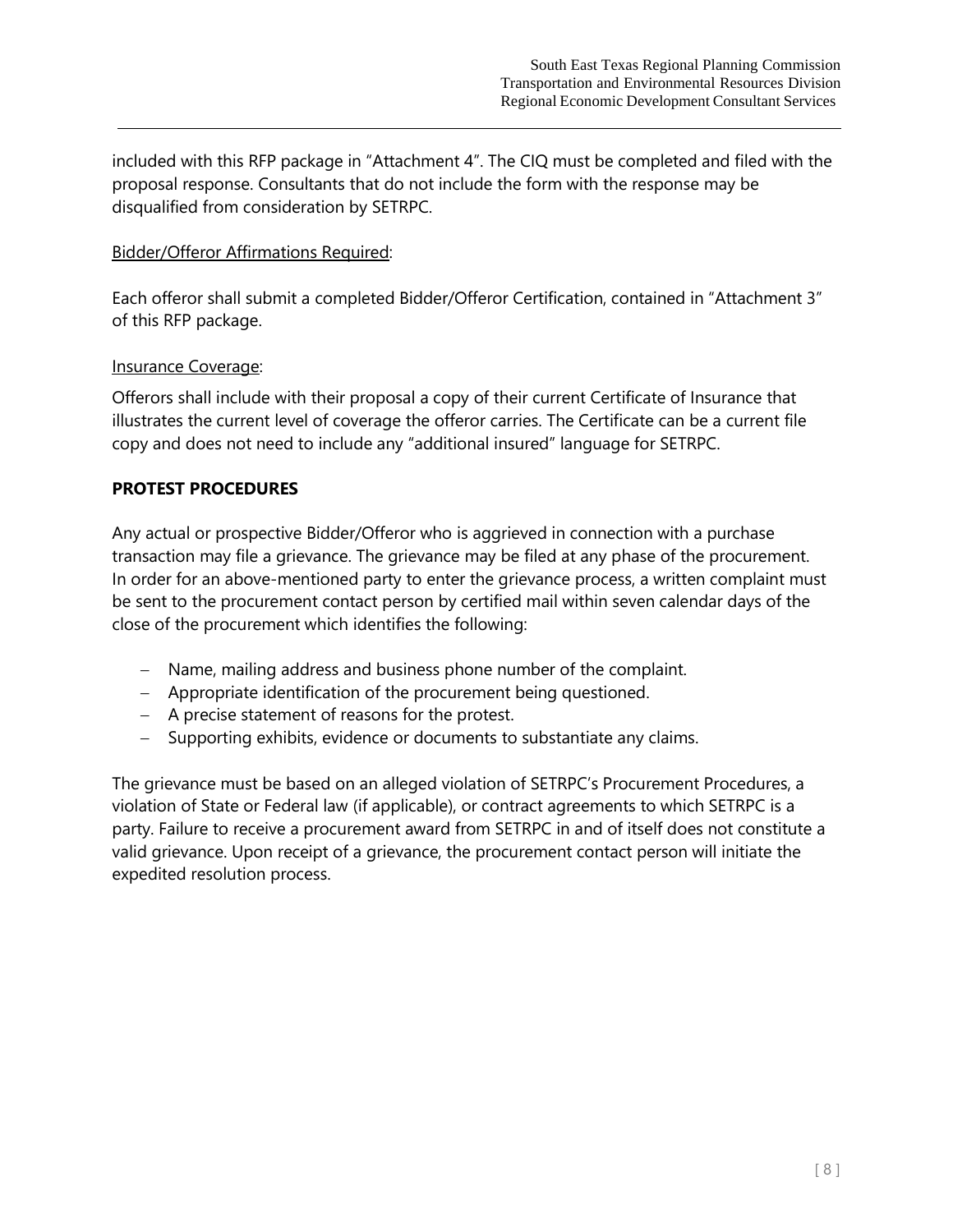Attachment 1 Scope of Services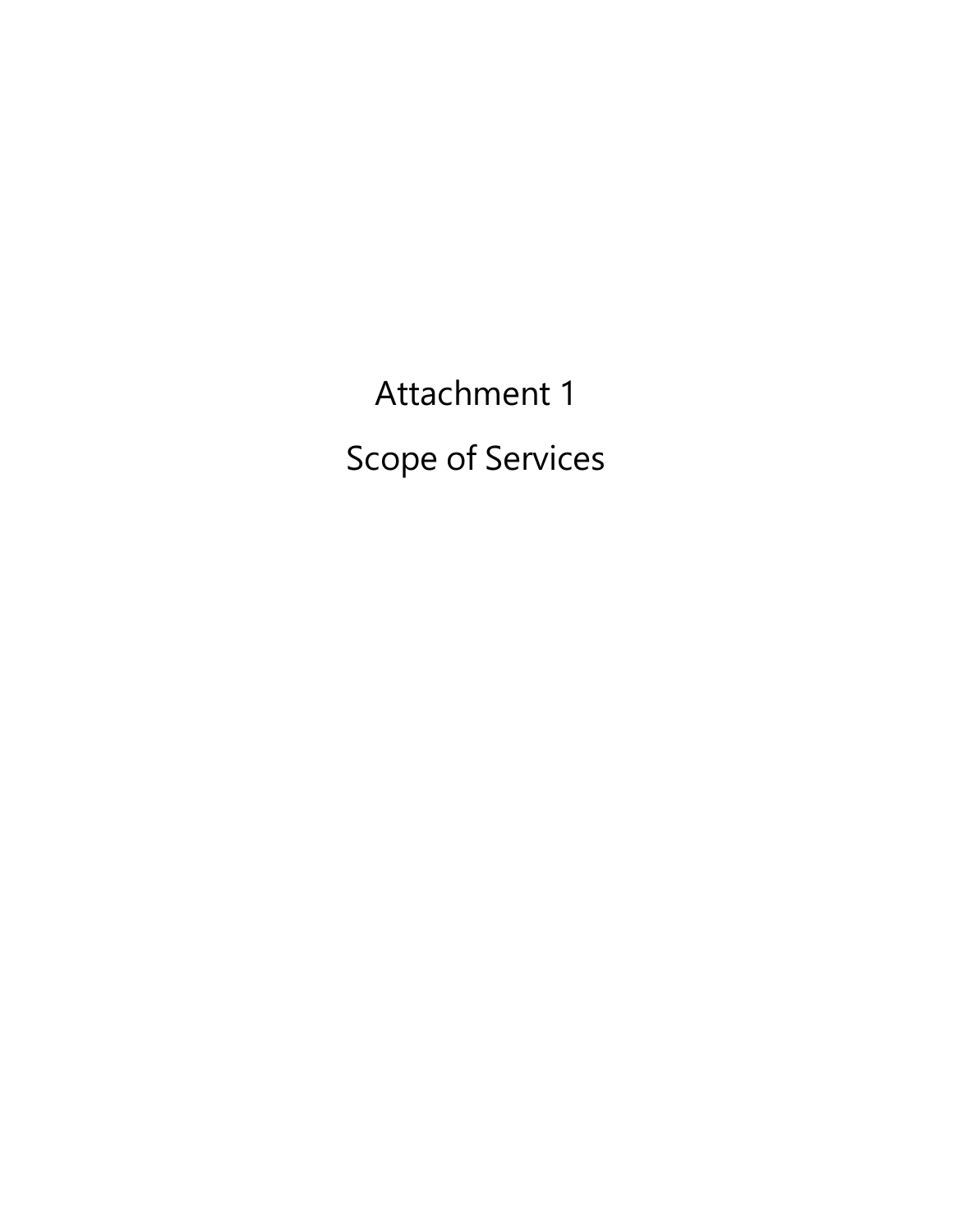# **Scope of Services**

The scope of services requires the professional economic development firm selected to assist the South East Texas Economic Development District - South East Texas Regional Planning Commission, with:

- 1. Preparation of a Corona Virus (COVID-19) pandemic short- and long-term Economic Recovery and Resiliency Plan for our Southeast Texas Region.
- 2. Create a Corona Virus (COVID-19) pandemic resiliency component for our South East Texas Economic Development District (SETEDD) Comprehensive Economic Development Strategy (CEDS).<sup>2</sup>
- 3. Other economic development activities as needed.

<sup>&</sup>lt;sup>2</sup> The Current SETEDD 2015 Comprehensive Economic Development Strategy (CEDS) document can be viewed here: <http://www.setrpc.org/wp-content/uploads/2018/02/2015-CEDS-Adopted-Document.pdf>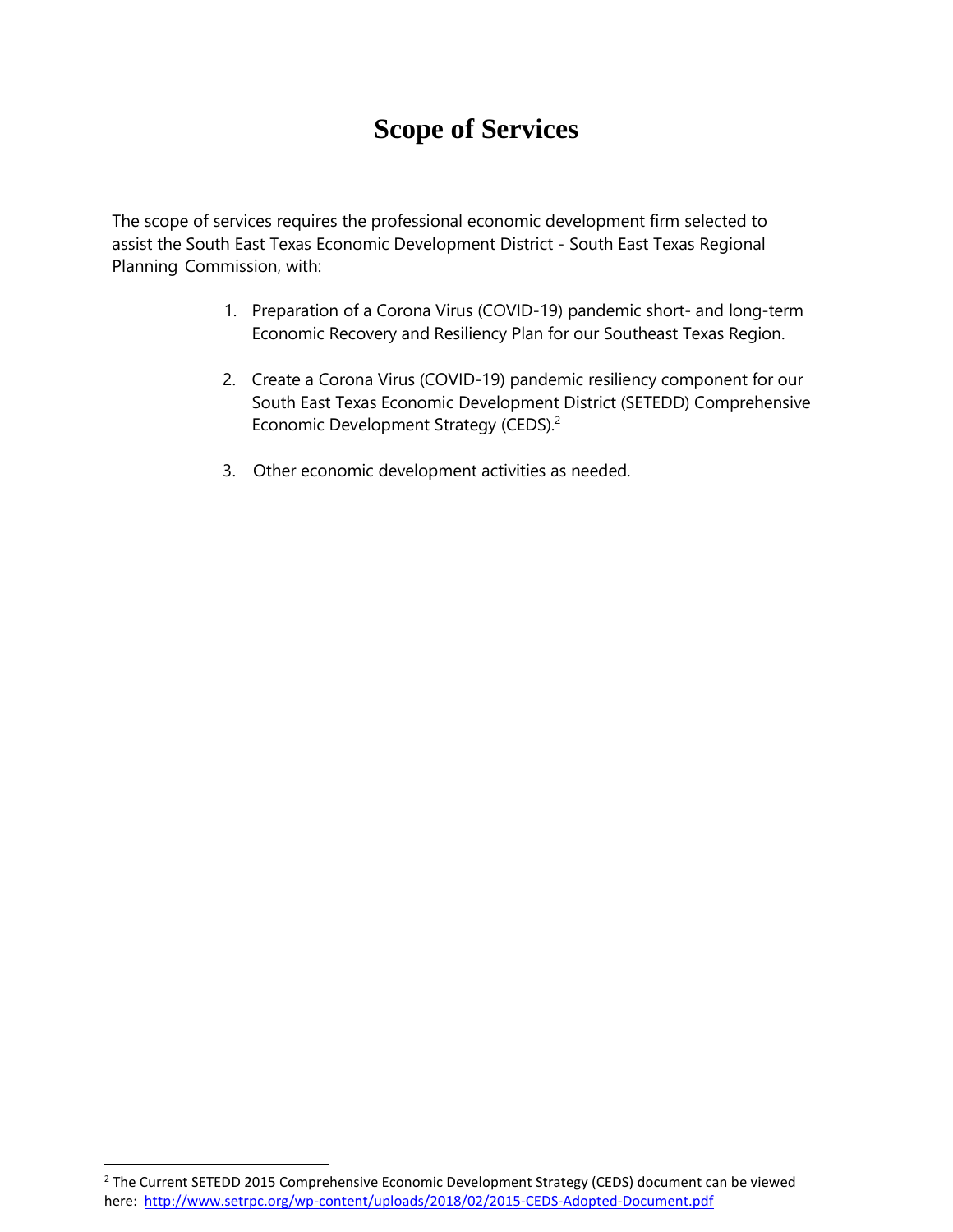Attachment 2 Proposal Submission Form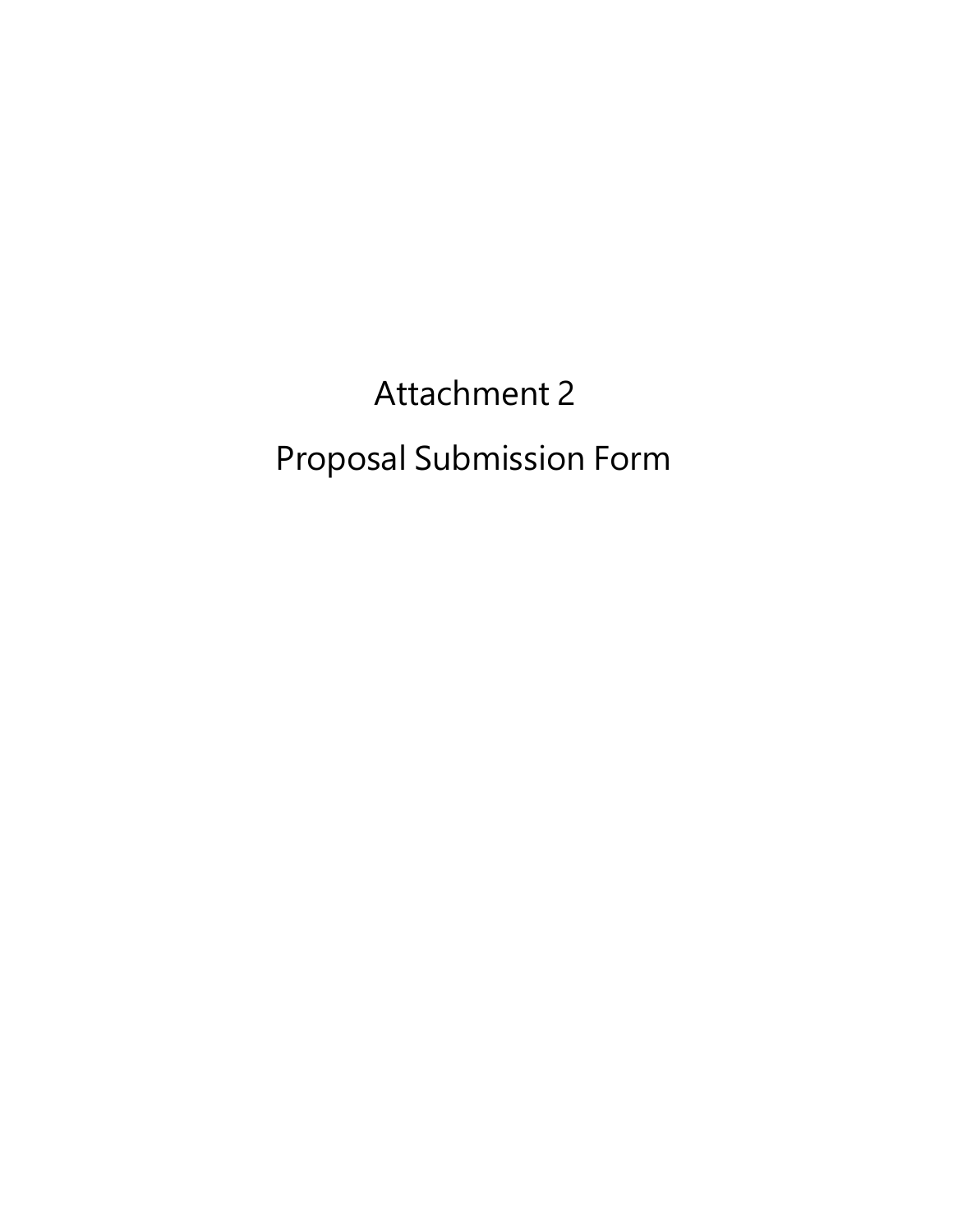## **PROPOSAL SUBMISSION FORM**

| THE FIRM OF: |  |
|--------------|--|
| Address:     |  |
|              |  |
| FEIN:        |  |

The following shall be returned with your proposal. Failure to do so may be cause for rejection of proposal as non-responsive. It is the responsibility of the Offeror to ensure that he has received all addenda.

### **ITEM:**

- 1. References.
- 2. Addenda, if any.
- 3. One (1) original and six (6) copies.
- 4. Proposal Response Information.
- 5. W-9 Form.
- 6. Certificate of Insurance.

Person to contact regarding this proposal:

Title: Phone: E-mail:

Name of person authorized to bind the Firm:

Signature

Date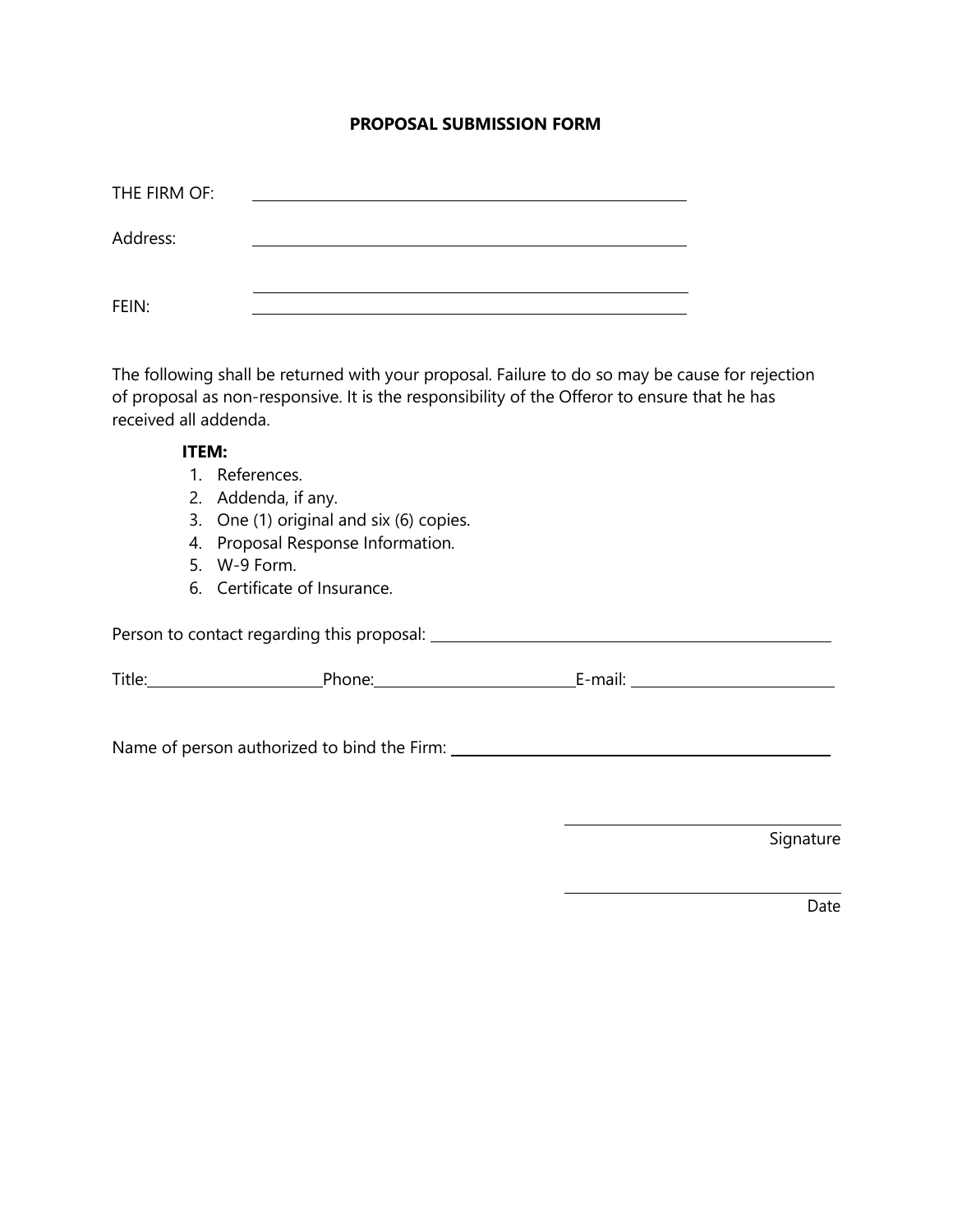Attachment 3 Bidder/Offeror Certification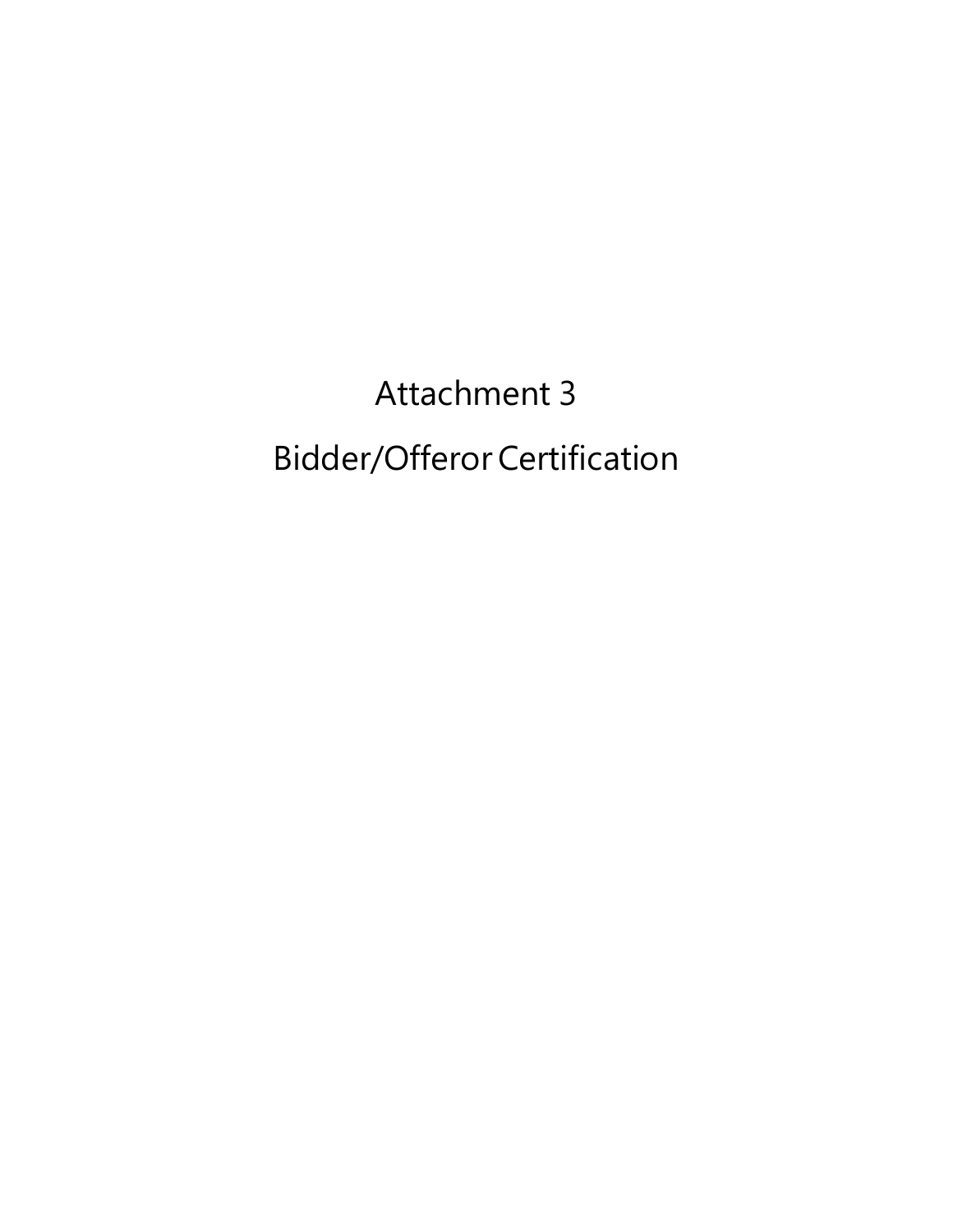## **BIDDER/OFFEROR AFFIRMATIONS**

SETRPC requires Respondents to affirm their compliance with state and federal laws. Respondent affirmations become part of the procurement and are binding terms and conditions of any resulting contract, purchase order, or Respondent agreement. Any misrepresentation or false statement is a breach of contract which shall void or make voidable any solicitation or resulting contract. Respondent shall affirm all of the following:

- (A) The Respondent has not given, offered to give, nor intends to give at any time hereafter any economic opportunity, future employment, gift, loan, gratuity, special discount, trip, favor or service to a public servant in connection with the submitted bid.
- (B) The Respondent has not received compensation from SETRPC for participation in the preparation of specifications for this procurement.
- (C) The Respondent certifies that the individual or business entity named in this bid or contract is not ineligible to receive the specified grant or contract and acknowledges that this contract may be terminated, and payment withheld if this certification is inaccurate.
- (D) The Respondent shall defend, indemnify and hold harmless SETRPC and all of its officers and employees from and against all claims, actions, suits, demands, proceedings, costs, damages and liabilities arising out of, connected with, or resulting from any acts or omissions of the Respondent, employee, subcontractor, or supplier of contractor in execution or performance of the contract.

Name of Bidder/Offeror

Signature of Authorized Representative Printed/Typed Name of Authorized Representative

Date **Title of Authorized Representative** Title of Authorized Representative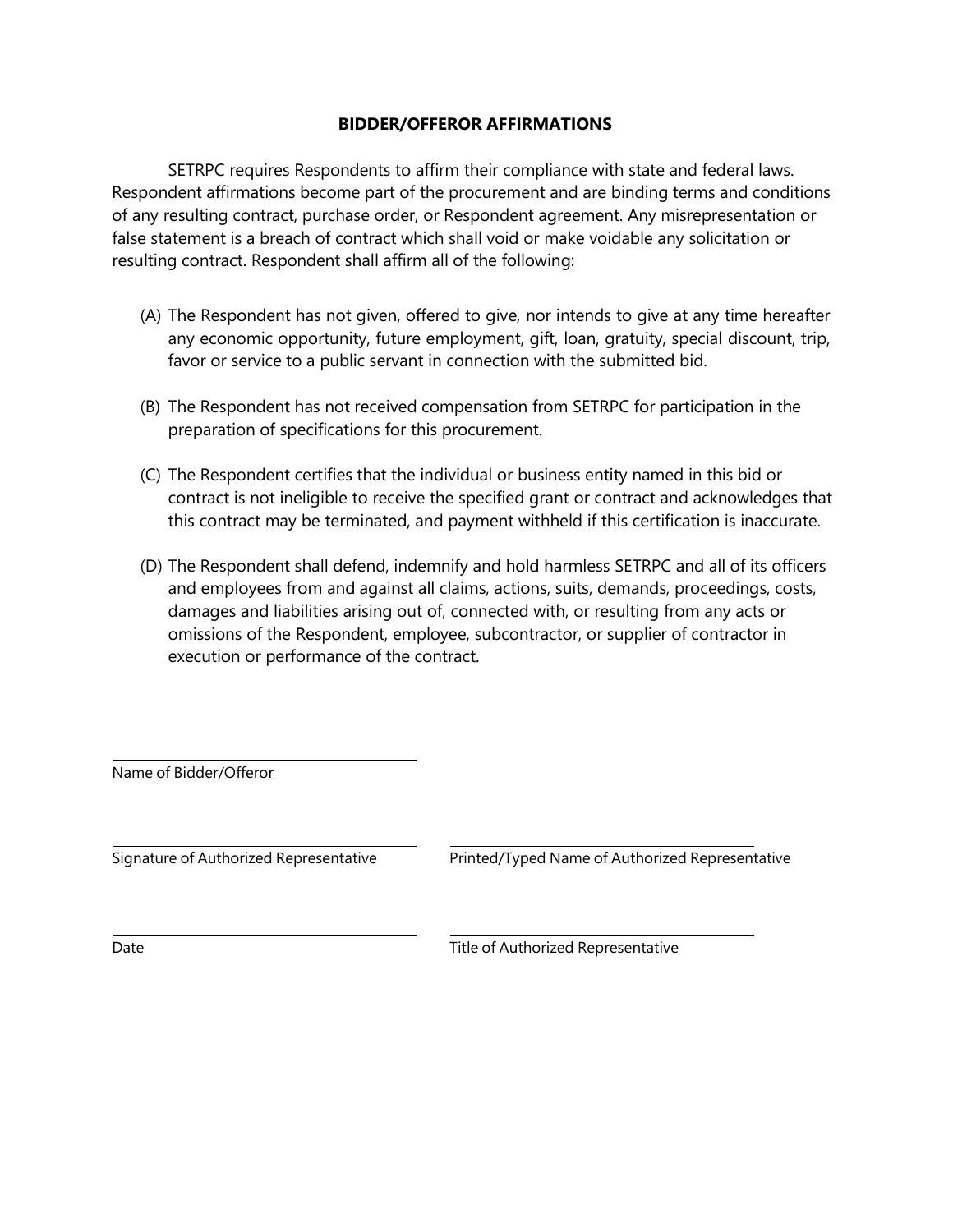Attachment 4 Conflict of Interest Questionnaire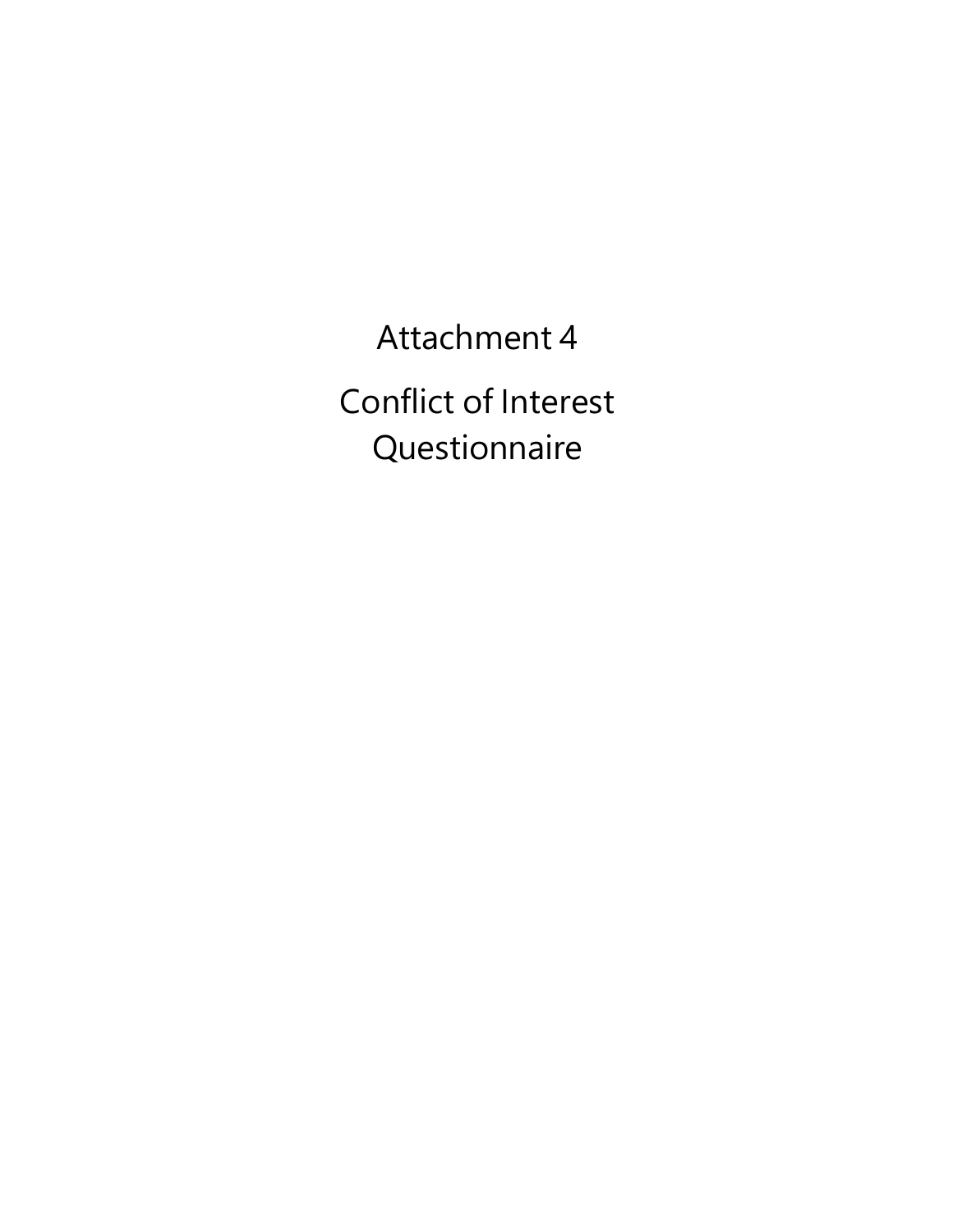| <b>CONFLICT OF INTEREST QUESTIONNAIRE</b><br>For vendor or other person doing business with local governmental entity                                                                                                                                                                  | <b>FORM CIQ</b> |  |  |
|----------------------------------------------------------------------------------------------------------------------------------------------------------------------------------------------------------------------------------------------------------------------------------------|-----------------|--|--|
| This questionnaire reflects changes made to the law by H.B. 1491, 80th Leg., Regular Session.                                                                                                                                                                                          | OFFICEUSE ONLY  |  |  |
| This questionnaire is being filed in accordance with Chapter 176, Local Government Code<br>by a person who has a business relationship as defined by Section 176.001(1-a) with a local<br>governmental entity and the person meets requirements under Section 176.006(a).              | Date Received   |  |  |
| By law this questionnaire must be filed with the records administrator of the local governmental<br>entity not later than the 7th business day after the date the person becomes aware of facts<br>that require the statement to be filed. See Section 176.006, Local Government Code. |                 |  |  |
| A person commits an offense if the person knowingly violates Section 176.006, Local<br>Government Code. An offense under this section is a Class C misdemeanor.                                                                                                                        |                 |  |  |
| Name of person who has a business relationship with local governmental entity.                                                                                                                                                                                                         |                 |  |  |
| $\overline{2}$<br>Check this box if you are filing an update to a previously filed questionnaire.                                                                                                                                                                                      |                 |  |  |
| (The law requires that you file an updated completed questionnaire with the appropriate filing authority not<br>later than the 7th business day after the date the originally filed questionnaire becomes incomplete or inaccurate.)                                                   |                 |  |  |
| $\overline{3}$<br>Name of local government officer with whom filer has employment or business relationship.                                                                                                                                                                            |                 |  |  |
| Name of Officer                                                                                                                                                                                                                                                                        |                 |  |  |
| This section (item 3 including subparts A, B, C & D) must be completed for each officer with whom the filer has an<br>employment or other business relationship as defined by Section 176.001(1-a), Local Government Code. Attach additional<br>pages to this Form CIQ as necessary.   |                 |  |  |
| A. Is the local government officer named in this section receiving or likely to receive taxable income, other than investment<br>income, from the filer of the questionnaire?                                                                                                          |                 |  |  |
| $7$ Yes<br>No                                                                                                                                                                                                                                                                          |                 |  |  |
| B. Is the filer of the questionnaire receiving or likely to receive taxable income, other than investment income, from or at the<br>direction of the local government officer named in this section AND the taxable income is not received from the local<br>governmental entity?      |                 |  |  |
| No<br>Yes                                                                                                                                                                                                                                                                              |                 |  |  |
| C. Is the filer of this questionnaire employed by a corporation or other business entity with respect to which the local<br>government officer serves as an officer or director, or holds an ownership of 10 percent or more?                                                          |                 |  |  |
| Yes<br>No                                                                                                                                                                                                                                                                              |                 |  |  |
| D. Describe each employment or business relationship with the local government officer named in this section.                                                                                                                                                                          |                 |  |  |
| 4                                                                                                                                                                                                                                                                                      |                 |  |  |
|                                                                                                                                                                                                                                                                                        |                 |  |  |
| Signature of person doing business with the governmental entity<br>Date                                                                                                                                                                                                                |                 |  |  |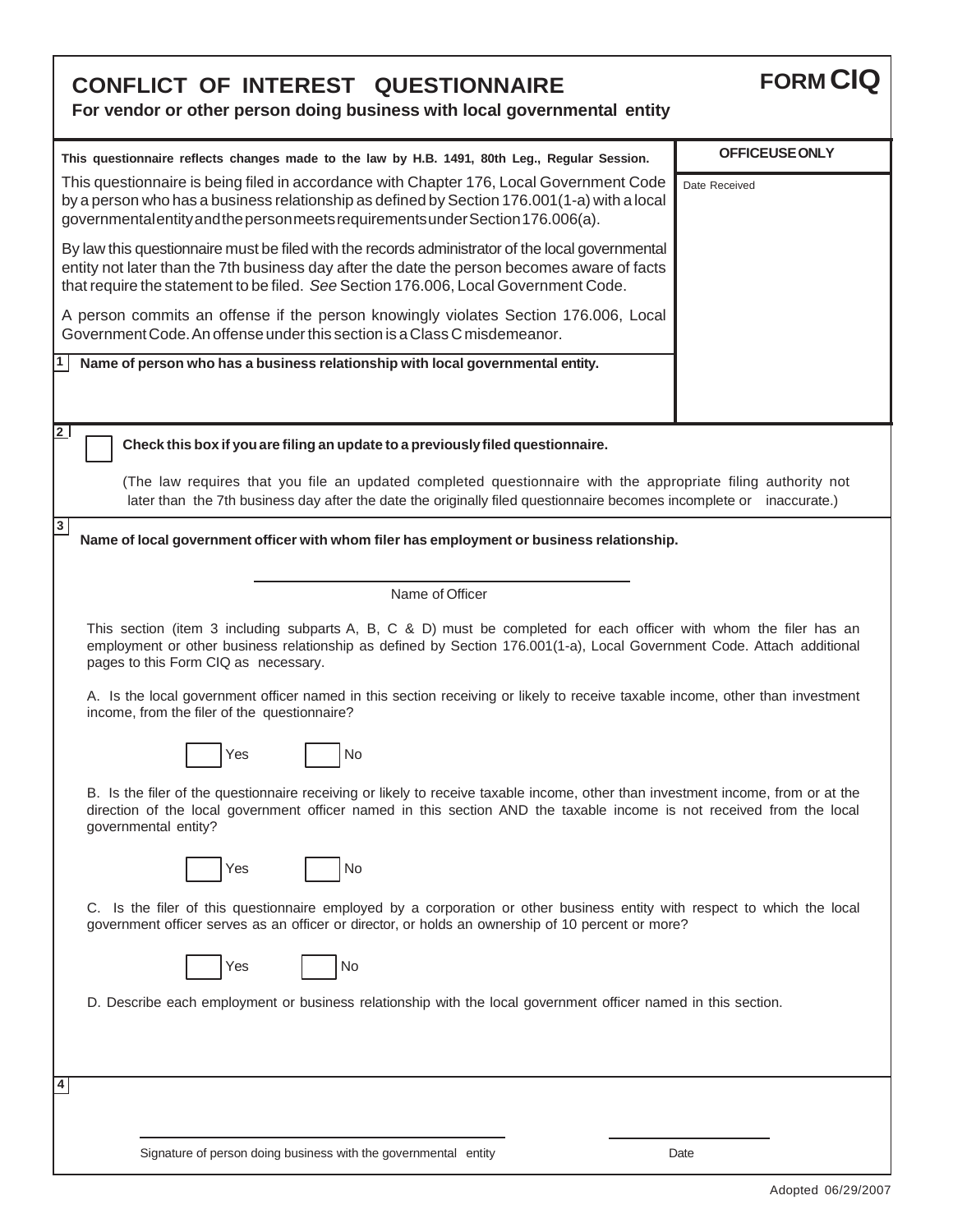Attachment 5

ED

Sample Contract

RIVER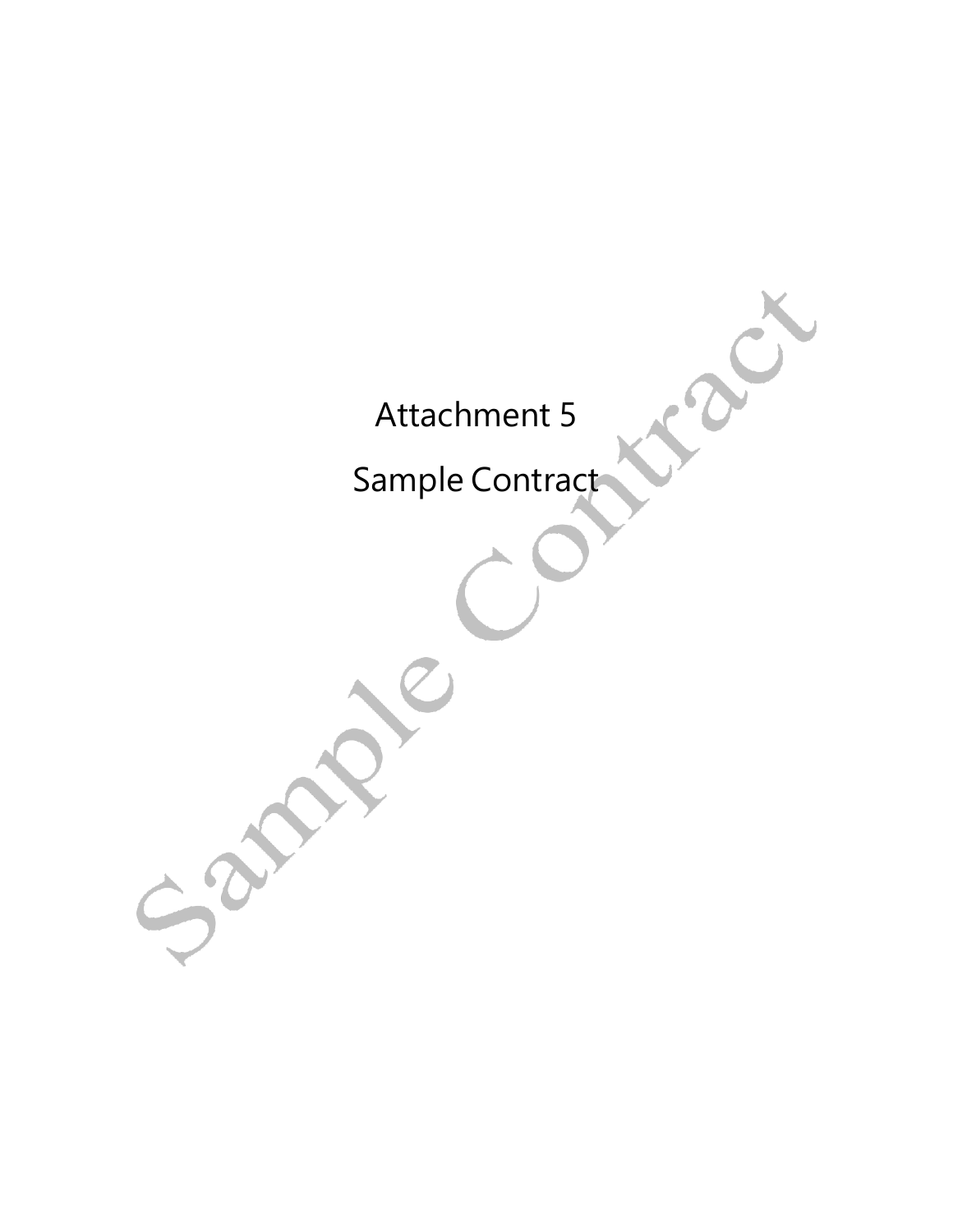Sample Contract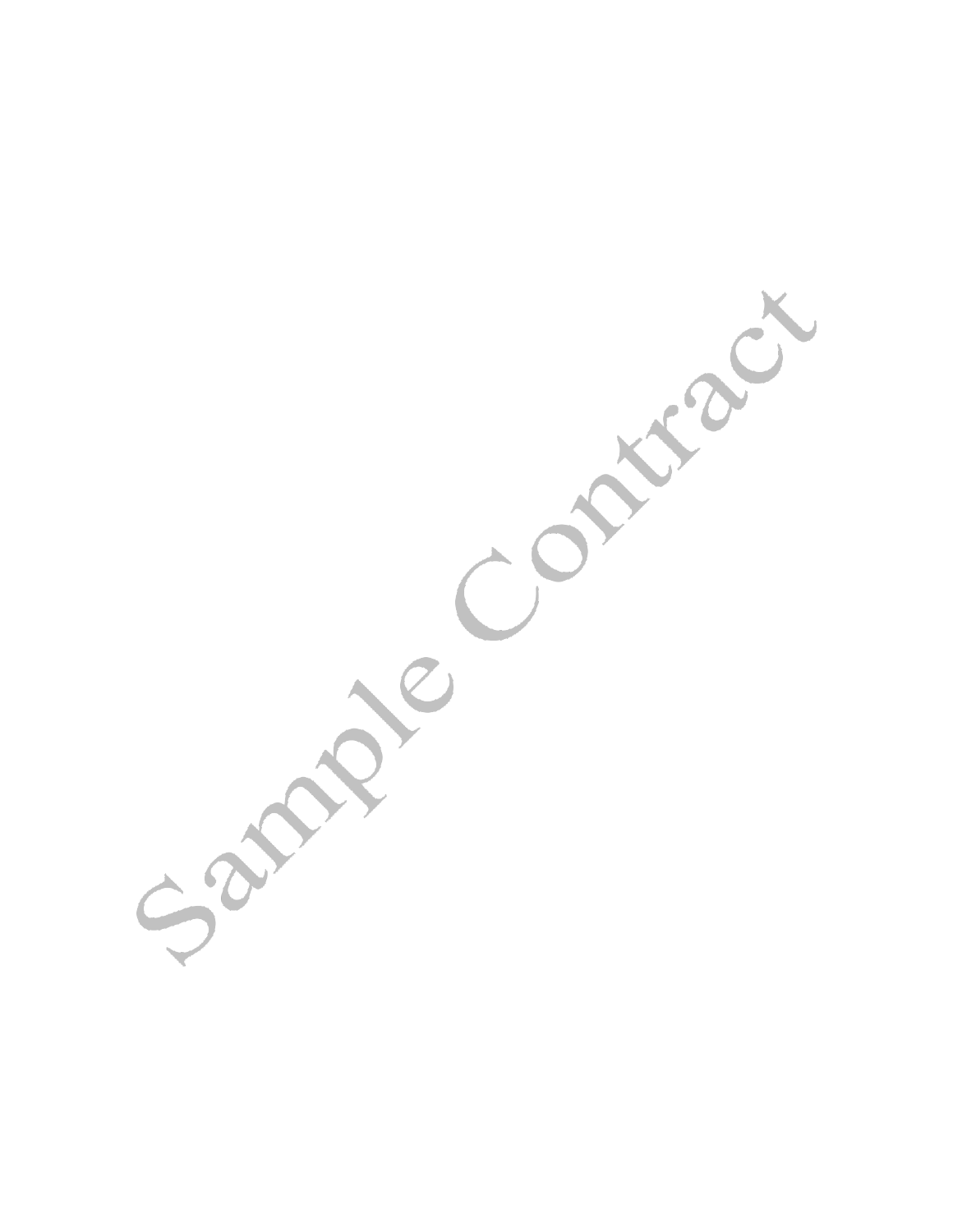#### **CONTRACT**

#### **STATE OF TEXAS**

#### **KNOW ALL MEN BY THESE PRESENTS:**

## **COUNTY OF JEFFERSON**

That the SOUTH EAST TEXAS REGIONAL PLANNING COMMISSION, acting through Shanna Burke, its duly authorized Executive Director ("SETRPC") and acting through , its duly authorized ("Consultant"), hereby make and enter the following Contract.

## **ARTICLE I COVENANT**

The CONSULTANT covenants and agrees to perform

for the South East Texas Region which includes Hardin, Jefferson and Orange Counties. The work to be performed for this Contract is described in detail in the Scope of Services in Appendix A of this Contract (the "Work"), such Appendix A being attached hereto and, by this reference, incorporated herein, for all intents and purposes. Such work shall be performed in accordance with the terms of this Contract and for the consideration stated herein. The CONSULTANT covenants and agrees to perform this work and assures that the work will be accurate and performed according to the schedule in Appendix A. The CONSULTANT also agrees to furnish Economic Development Assistance to the SETRPC staff on an as-needed basis.

The CONSULTANT also agrees to submit the reports described in Appendix A. To conduct the Work and prepare all of the various reports and data required as part of the Work, the CONSULTANT agrees to furnish and supervise such personnel as are required to accomplish the Work set forth in Appendix A.

#### **ARTICLE II SCOPE OF SERVICES**

The CONSULTANT shall perform and carry out all services necessary to accomplish the Work and produce the products described in the Scope of Services in Appendix A, which is incorporated herein by reference and is hereby made a part of this Contract. The Scope of Services to be performed by the CONSULTANT and the schedule for that work shall be further defined by any conditions set forth in written Notices to Proceed provided by SETRPC. CONSULTANT is obligated to perform the Work and to comply with the prevailing professional standards consistent with the level of care and skill ordinarily exercised by members of the same profession currently practicing in the same locality under similar conditions, including reasonable, informed judgments and prompt timely actions. CONSULTANT further warrants that in the event of its failure to fulfill all or part of the warranty in this Contract, CONSULTANT shall take all necessary or appropriate actions to correct such failure at no costs to SETRPC.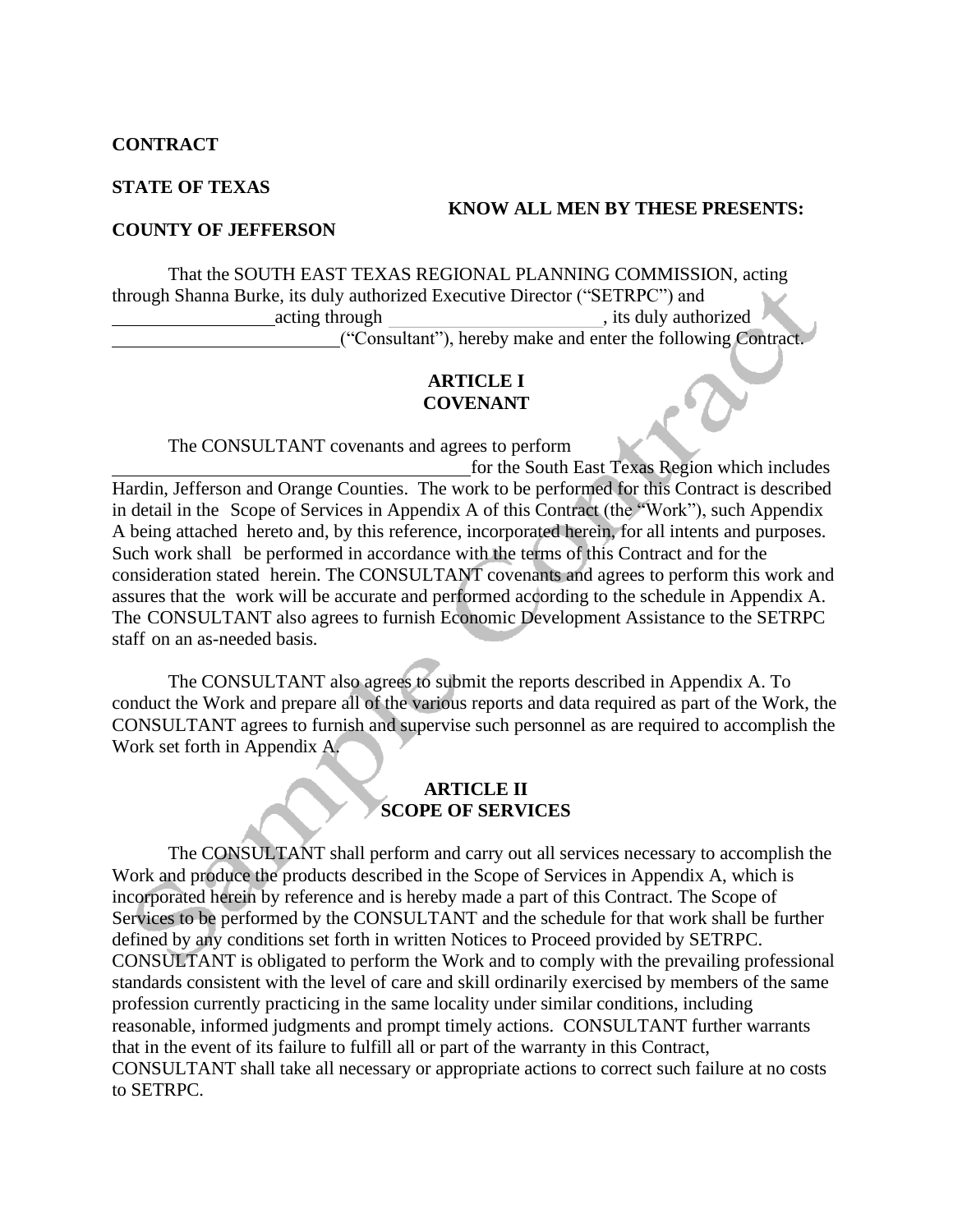## **ARTICLE III ADDITIONAL PROVISIONS**

All maps, data, reports, research documentation, graphic presentation materials, etc., prepared by the CONSULTANT as part of the work under the Contract shall become the property of SETRPC upon completion of this Contract or any phase thereof or, in the event of termination under Article X hereof, at the time of payment in accordance with Article X.

Upon completion or termination of this Contract, all documents prepared by the CONSULTANT shall be delivered to and become the property of SETRPC. All such documents, photographs, calculations, programs and other data prepared or used under this Contract shall be used by SETRPC and the Economic Development Administration without restriction or limitation of further use.

The CONSULTANT shall not assign any interest in this Contract nor delegate the performance of any of its duties hereunder without the prior written consent of SETRPC, and any attempted assignment or delegation without prior written consent of SETRPC shall be void.

The CONSULTANT shall provide to SETRPC by the fifteenth (15th) of each month a written Progress Report for the preceding calendar month's work. Each Progress Report shall briefly describe the work accomplished, problems arising, proposed remedies for those problems, products completed and the status of the schedule and budget for the project.

The parties hereto may as necessary, change the scope of services, time of performance, CONSULTANT'S compensation, or any other provision of this Contract only by written amendment approved by SETRPC and the CONSULTANT. The CONSULTANT shall notify SETRPC verbally and in writing immediately when the CONSULTANT anticipates that 75 percent of the funds provided for this Contract have been expended.

### **ARTICLE IV TIME OF PERFORMANCE**

The CONSULTANT agrees to commence work on this project within fifteen (15) days after receipt of written Notice to Proceed from SETRPC. All work under the Contract shall be completed within the time period specified in Appendix A, except as modified by subsequent Notices to Proceed from SETRPC.

### **ARTICLE V ALLOWABLE COST**

The total cost to SETRPC, for performance of the work in this Contract shall not exceed and the CONSULTANT agrees to perform the work specified in Appendix A and all other obligations under this Contract for no more than this cost, as detailed in the Budget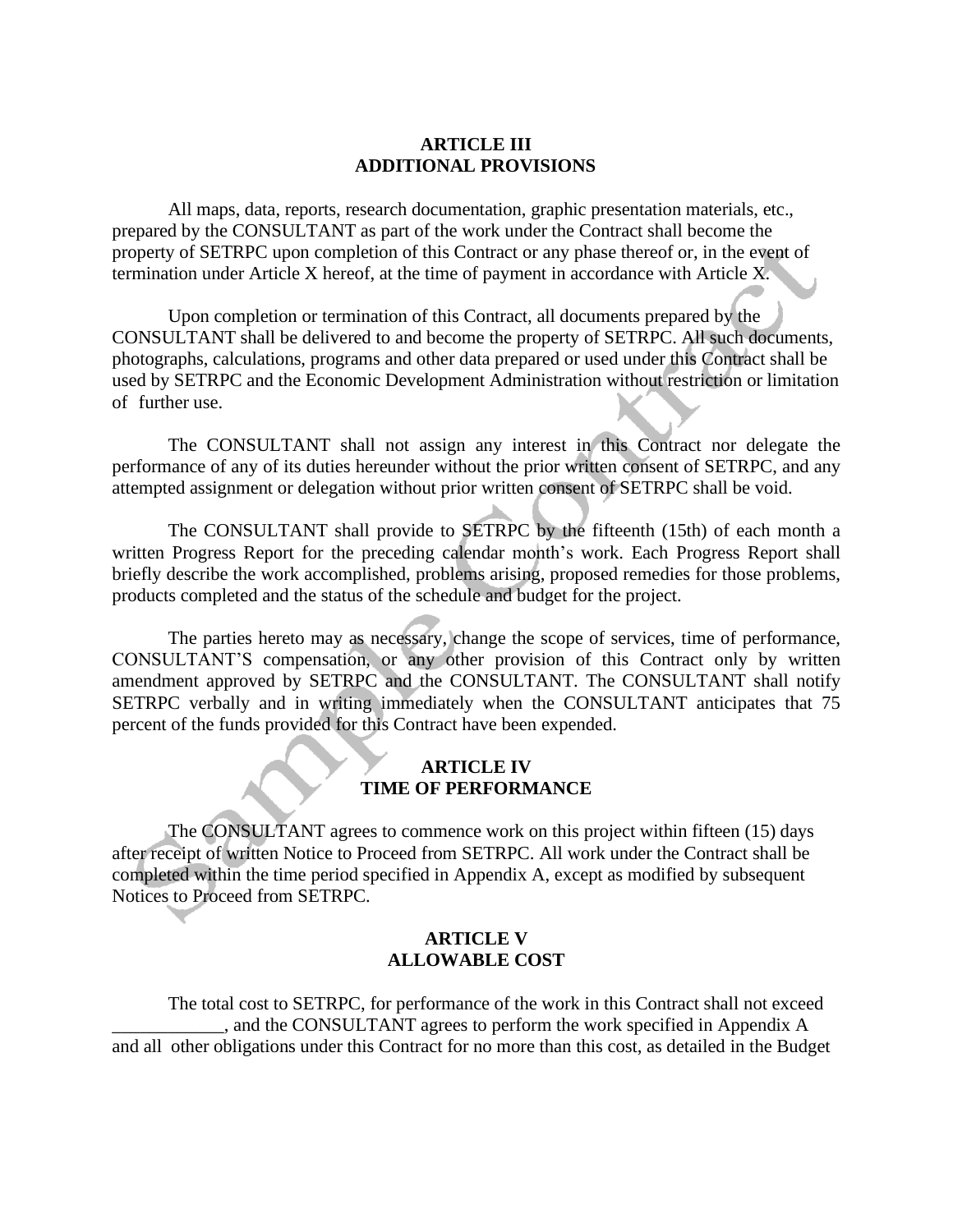attached hereto as Appendix B. SETRPC shall not be obligated to pay the CONSULTANT any costs in excess of this cost except as amended in accordance with Article III. Any compensation due the CONSULTANT for performance of this Contract must be approved in accordance with Articles V and VI of this Contract and shall be payable only after approval of this project by SETRPC and the receipt of grant funds from the Economic Development Administration. There shall be no obligation whatsoever to pay for performance of this Contract from the monies of SETRPC.

A regular employee of the CONSULTANT shall be assigned responsible charge of the performance of work under this Contract and designated as CONSULTANT'S project manager. The personnel listed in Appendices A and B of this Contract shall be provided by the CONSULTANT for within fifteen percent of the amount of time for each individual indicated in Appendices A and B. Changes in personnel listed in Appendices A and B must be approved in writing by SETRPC.

The CONSULTANT shall be paid allowable costs, as outlined below, for the performance of work under this Contract. Allowable costs are the direct and indirect costs incurred in or allocable to the performance of the services under this Contract and are the type of charges that would be allowable under OMB Circular A-87, "Cost Principles for State and Local Governments."

- 1. Direct Costs
	- a. Personnel. The CONSULTANT shall be reimbursed for the services of personnel working on this project for the time such personnel work on this project. The reimbursement for personnel shall be based on the hourly rates not to exceed those listed in Appendices A and B or on amendments to Appendices A and B approved in writing by SETRPC. The rates listed in Appendices A and B may be amended from time to time if approved in advance in writing by SETRPC. The compensation for personnel not listed in that table shall be the salary of record, paid to said personnel by the CONSULTANT during the time of their performance on this Contract.

Travel Expenses and Subsistence. The CONSULTANT shall be paid the U.S. General Services Administration rates for lodging, meals and incidentals. Transportation costs shall be reimbursed at the lowest reasonably available fare, but in no case more than coach class or comparable fare. Transportation by private automobile shall be reimbursed at permitted mileage reimbursement at the state rate. The actual costs for subsistence shall be reimbursed, but subsistence reimbursements, excluding car rental, shall not exceed State of Texas Comptroller's current state rate. Rental car expenses shall be reimbursed at actual cost of compact car or smaller if reasonably available.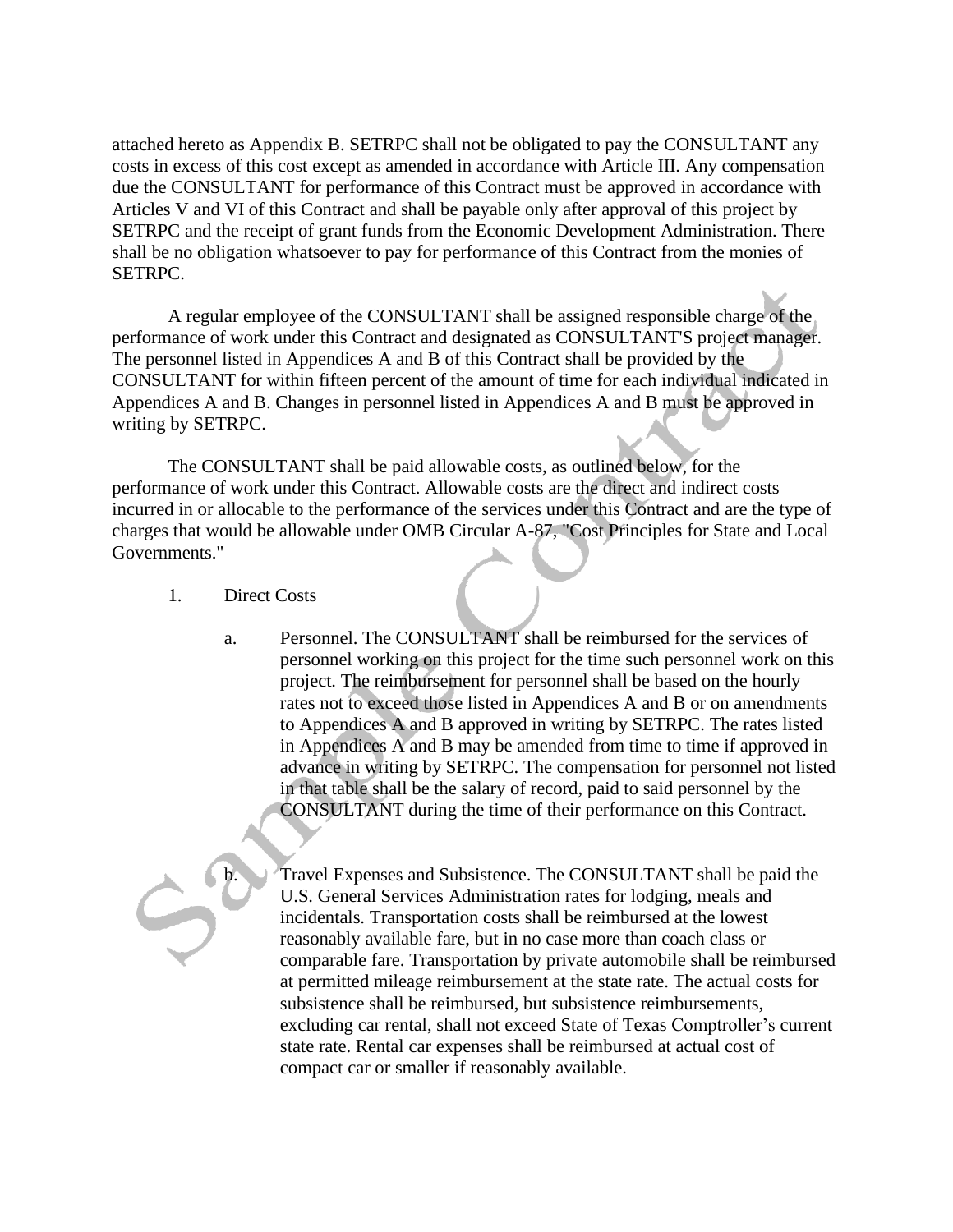- c. Computer. Computer use must be approved in advance by SETRPC, and subsequent to approval, will be reimbursed at the cost to the CONSULTANT, but computer cost reimbursements shall not exceed the amount shown in Appendices A and B.
- d. Other Direct Costs. The CONSULTANT shall be reimbursed for the actual amount of other costs or expenses incurred and certified as directly related to and necessary for performance of this Contract. This reimbursement shall not exceed the amount shown in Appendices A and B. The CONSULTANT shall notify SETRPC in writing of any changes in auditable direct costs.
- e. Subcontractors. The CONSULTANT shall be reimbursed for the costs and fee charged the CONSULTANT by subcontractors for work on this project. Only costs for those subcontractors shown in Appendices A and B shall be eligible for reimbursement, and reimbursements for subcontractor costs shall not exceed the amounts shown in Appendices A and B. The subcontractors and associated costs in Appendices A and B may be amended if approved in advance in writing by SETRPC. Subcontractor costs to be reimbursed are limited by the provisions in this Contract applying to allowable costs incurred by the CONSULTANT.
- 2. Indirect Costs/Overhead The CONSULTANT shall be reimbursed for indirect expenses, overhead, and personnel benefits at the rates shown in Appendices A and B and verified. The rates in Appendices A and B may be amended from time to time if approved in advance in writing by SETRPC.

## **ARTICLE VI PAYMENTS**

For the performance of this Contract, SETRPC shall pay the CONSULTANT allowable costs in accordance with the terms and conditions set forth in Article V above and as certified by the CONSULTANT in monthly invoices. The CONSULTANT shall submit invoices by the fifteenth (15th) of each month in accordance with instructions provided by SETRPC.

SETRPC shall pay the CONSULTANT the amount of costs claimed and certified on each invoice, subject to approval of claimed costs by SETRPC. Payment shall be made within 30 days after receipt of each invoice by SETRPC.

When the project has been completed to the satisfaction of SETRPC, the CONSULTANT shall submit an invoice clearly labeled "Final Invoice" and claiming any remaining allowable costs.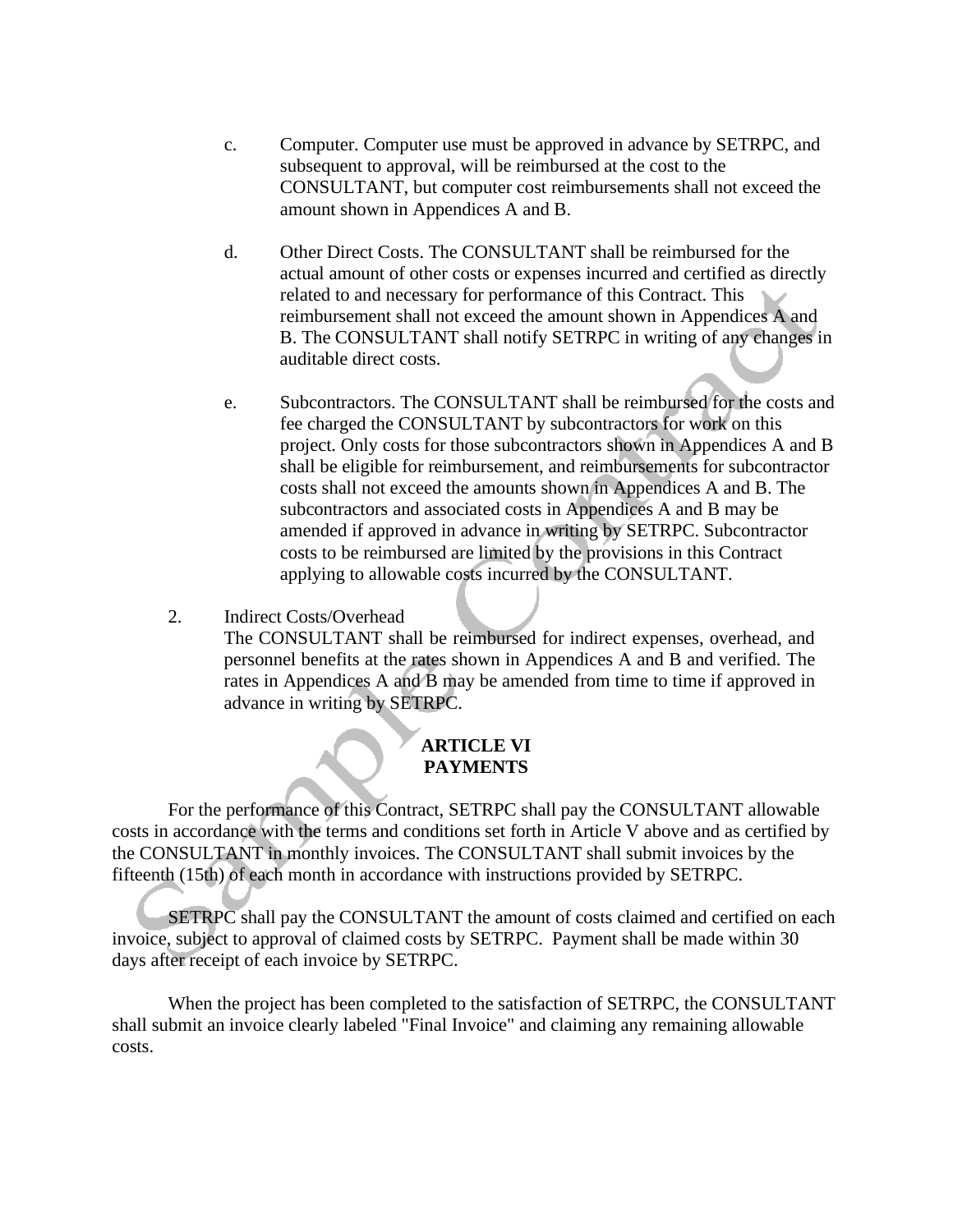## **ARTICLE VII RECORDS**

The CONSULTANT shall maintain complete and accurate records of allowable costs incurred under this Contract and shall make such materials available at its office during the period covered and for three years from the date of final payment under the Contract. Such materials shall be made available during the specified period for inspection by the Economic Development Administration, the U.S. Department of Commerce and the Office of the Inspector General, and any of their authorized representatives for the purpose of making audits, examinations, excerpts, and transcriptions. All such records shall be maintained on a generally accepted accounting basis and shall be clearly identified and readily accessible.

## **ARTICLE VIII U.S. ECCONOMIC DEVELOPMENT ADMINISTRATION OF THE U.S. DEPARTMENT OF COMMERCE REQUIREMENTS**

A. Audit and Inspection of Records. The CONSULTANT shall permit the authorized representatives of SETRPC, the Economic Development Administration of the U.S. Department of Commerce, and the Comptroller General of the United States to inspect and audit all data records of the CONSULTANT relating to CONSULTANTS performance under the Contract until the expiration of three (3) years after final payment and resolution of audit under this Contract. The CONSULTANT shall transmit these data to SETRPC upon request.

The CONSULTANT further agrees to include in all his subcontracts hereunder a provision to the effect that the subcontractor agrees that SETRPC, the Economic Development Administration of the U.S. Department of Commerce, and the Comptroller General of the United States or any of their duly authorized representatives shall, until the expiration of three (3) years after final payment and resolution of audit under the subcontract, have access to and the right to examine any directly pertinent books, documents, papers, and records of such subcontractor, involving transactions related to the subcontractor. The subcontractor shall transmit all data records to SETRPC upon request.

The term "subcontract" as used in this clause excludes:

- (1) Purchase orders not to exceed \$10,000 and
- (2) Subcontracts or purchase orders for public utility services at rates established for uniform applicability to the general public.

The CONSULTANT shall be responsible for any funds determined to be ineligible for reimbursement under this Contract and shall reimburse SETRPC the amount of any such funds previously provided to it by SETRPC.

B. Inspection of Work. SETRPC, Economic Development Administration of the U.S.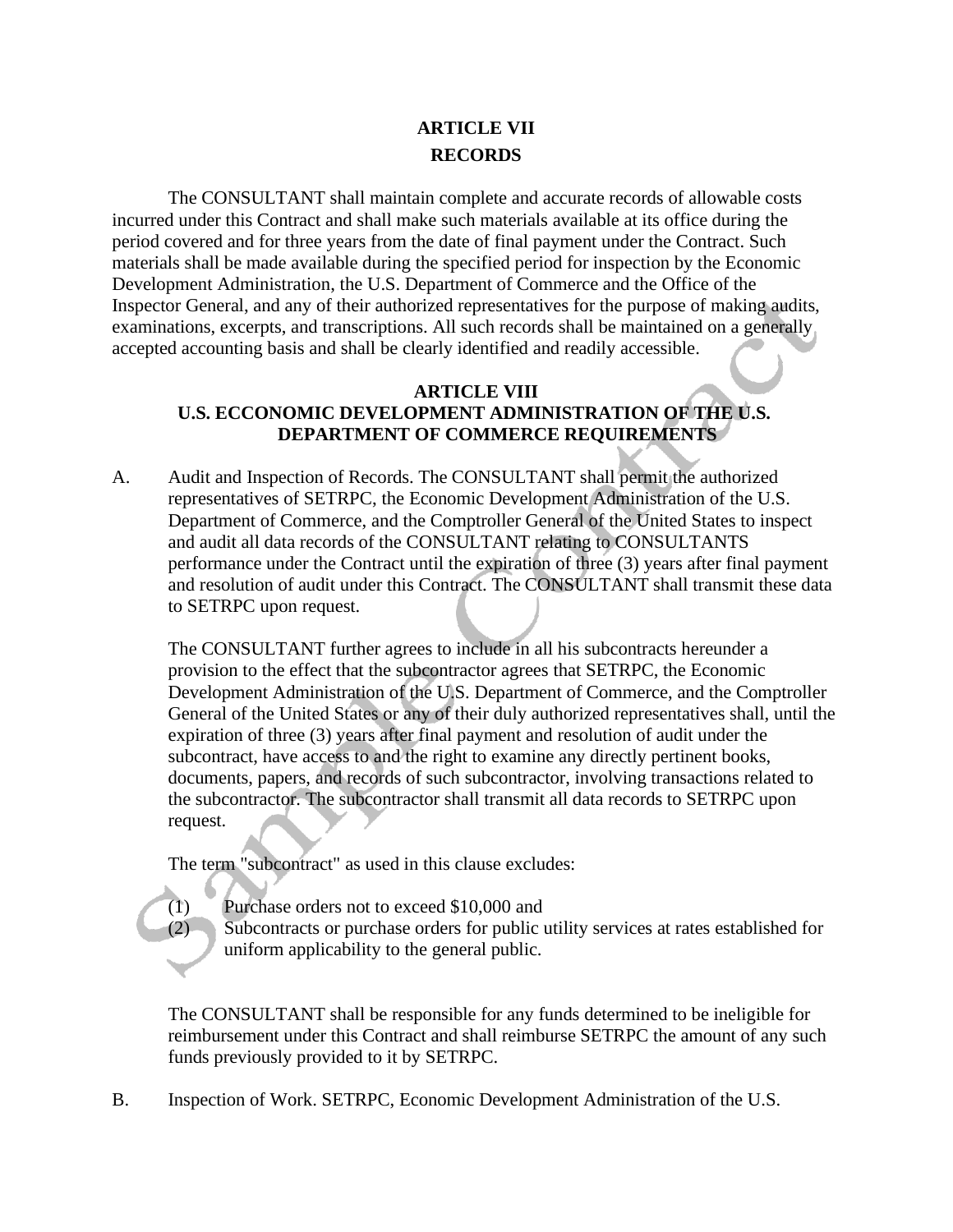Department of Commerce, and any authorized representative thereof, have the right at all reasonable times to inspect or otherwise evaluate the work performed or being performed hereunder and the premises in which it is being performed.

If any inspection or evaluation is made on the premises of the CONSULTANT or its subcontractor, the CONSULTANT shall provide and require its subcontractor to provide all reasonable facilities and assistance for the safety and convenience of the inspectors in the performance of their duties.

All inspections and evaluations shall be performed in such a manner that will not unduly delay the work.

- C. Interest of Members of Congress. No member of or delegate to the Congress of the United States shall be admitted to any share or part of this Contract or to any benefit arising there from.
- D. Interest of Public Officials. No member, officer, or employee of the public body or of a local public body during his tenure or for one year thereafter shall have any interest, direct or indirect, in this Contract or the proceeds thereof.
- E. Non-collusion. The CONSULTANT warrants that it has not employed or retained any company or person, other than a bona fide employee working for it, to solicit or secure this contract, and that it has not paid or agreed to pay any company or person, other than a bona fide employee, any fee, commission, percentage, brokerage fee, gift, or any other consideration contingent upon or resulting from the award or making of this contract. If the CONSULTANT breaches or violates this warranty, SETRPC shall have the right to annul this contract without liability or, in its discretion, to deduct from the contract price or consideration, or otherwise recover the full amount of such fee, commission, brokerage fee, gift, or contingent fee.
- F. Gratuities. Any person doing business with or who reasonably speaking may do business with SETRPC or the Economic Development Administration of the U.S. Department of Commerce under this contract may not make any offer of benefits, gifts or favors to employees of SETRPC or the Economic Development Administration of the U.S. Department of Commerce. Failure on the part of the CONSULTANT to adhere to this policy may result in termination of this contract.
- G. Debarment/Suspension. The CONSULTANT is prohibited from making any award or permitting any award at any tier to any party which is debarred or suspended or otherwise excluded from or ineligible for participation in federal assistance programs under Executive Order 12549, Debarment and Suspension. The CONSULTANT and its subcontractors shall comply with the "Debarment Certification" which is included as Appendix C of this agreement.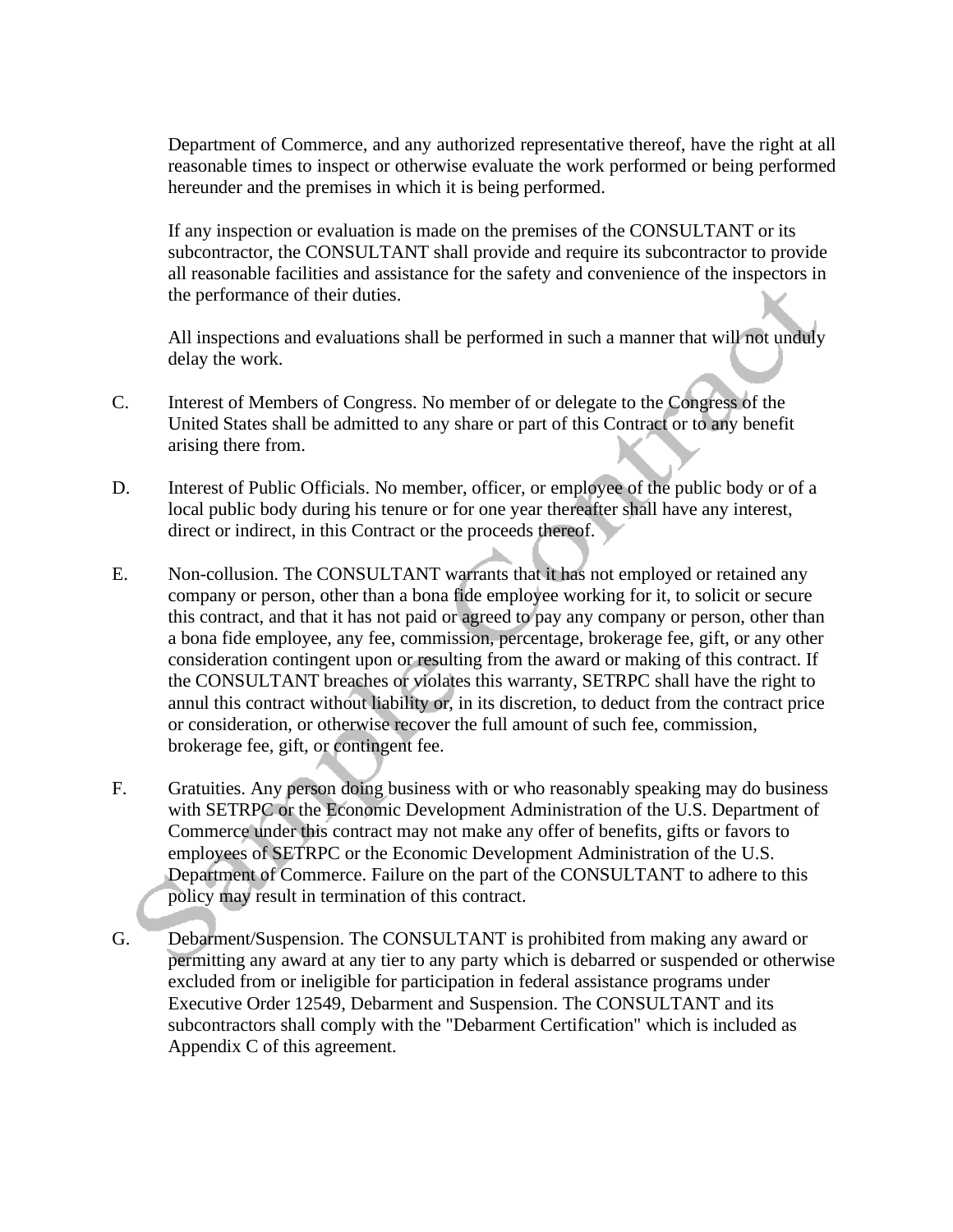- H. Restrictions on Lobbying. Pursuant to Section 319 of Public Law 101 -121, which generally, prohibits recipients of federal funds from using those monies for lobbying purposes, the CONSULTANT shall comply with the "Lobbying Certification for Contracts, Grants, Loans and Cooperative Agreement" and "Disclosure of Lobbying Activities" which are included as Appendix D of this agreement.
- I. Environmental Protection and Energy Efficiency. The CONSULTANT agrees to comply with all applicable standards, orders or requirements issued under Section 306 of the Clean Air Act (42 USC 1957 [h]); Section 508 of the Clean Water Act (33 USC 1368); Executive Order 11738 and Environmental Protection Agency regulations (40 CFR, Part 15). The CONSULTANT further agrees to report violations to SETRPC.
- J. Nondiscrimination on the Basis of Disability. The CONSULTANT agrees that no otherwise qualified disabled person shall, solely by reason of his disability, be excluded from participation in, be denied the benefits of, or otherwise be subject to discrimination under the project. The CONSULTANT shall insure that all fixed facility construction or alteration and all new equipment included in the project comply with applicable regulations regarding Nondiscrimination on the Basis of Disability in Programs and Activities Receiving or Benefitting from Federal Financial Assistance, set forth in 49 CFR, Part 27 and any amendments thereto.
- K. Equal Employment Opportunity. As required by 41 CFR, Part 60, the CONSULTANT shall not discriminate against any employee or applicant for employment because of race, religion, color, sex, or national origin. The CONSULTANT shall take affirmative actions to ensure that applicants are employed, and that employees are treated, during their employment, without regard to their race, religion, color, sex, or national origin. Such actions shall include, but not be limited to, the following: employment, upgrading, demotion, or transfer; recruitment or recruitment advertising; layoff or termination; rates of pay or other forms of compensation; and selection for training, including apprenticeship. The CONSULTANT further agrees to insert a similar provision in all subcontracts, except subcontracts for standard commercial supplies or raw materials.
- L. Disadvantaged Business Enterprise. It is the policy of the U.S. Department of Commerce that Disadvantaged Business Enterprises as defined in 49 CFR Part 23, Subpart A, shall have the maximum opportunity to participate in the performance of contracts financed in whole or part with federal funds under this agreement. Consequently, the DBE requirements of 49 CFR Part 23, exclusive of Subpart D, apply to this agreement. SETRPC and its subcontractors agree to ensure that Disadvantaged Business Enterprises as defined in 49 CFR Part 23, Subpart A, have the maximum opportunity to participate in the performance of contracts and subcontracts financed in whole or in part with federal funds provided under this agreement. In this regard, SETRPC and its subcontractors shall take all necessary and reasonable steps in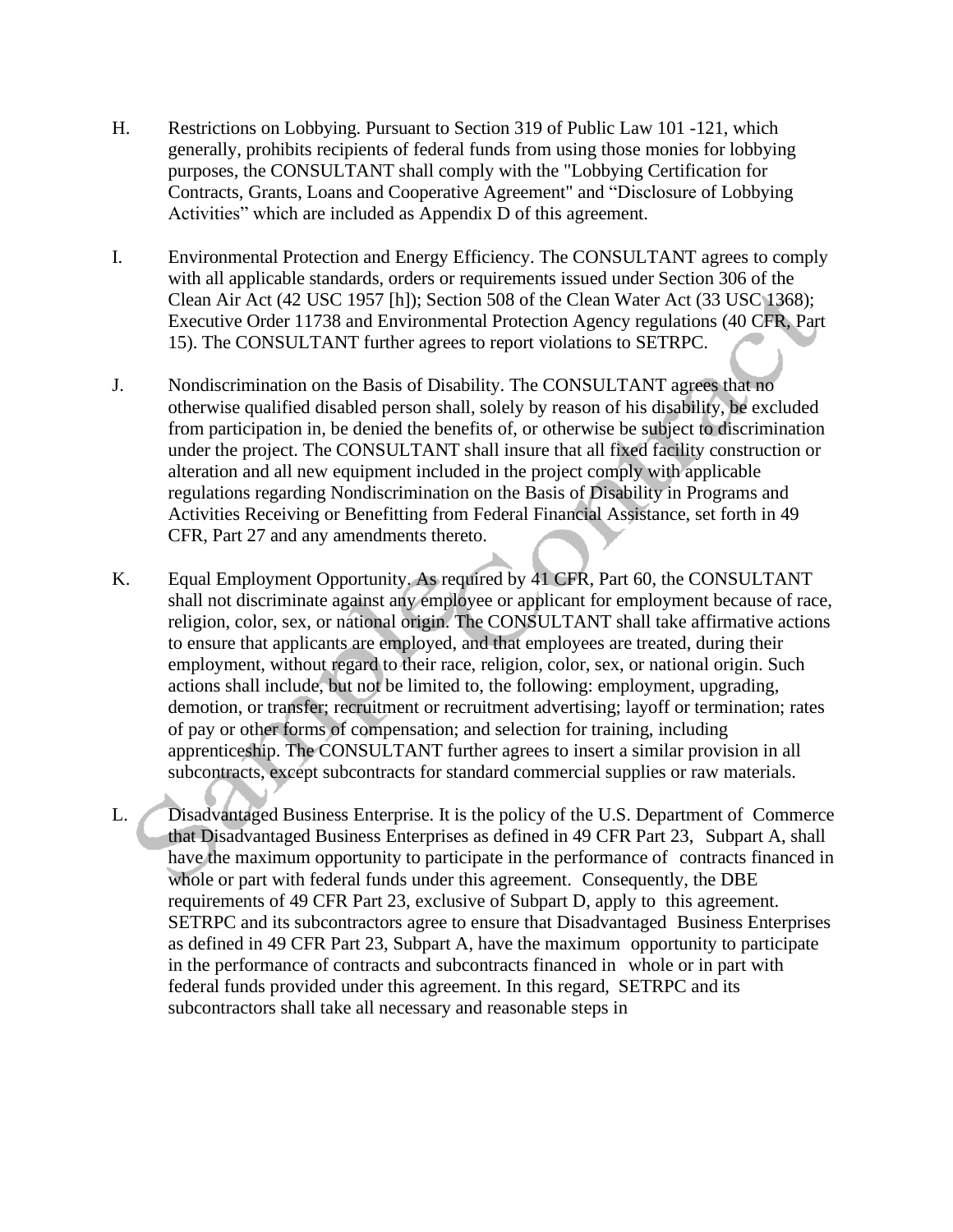accordance with 49 CFR Part 23, exclusive of Subpart D, to ensure that Disadvantaged Business Enterprises have the maximum opportunity to compete for and perform contracts. SETRPC and its subcontractors shall not discriminate on the basis of race, creed, color, national origin, or sex in the award and performance of contracts funded in whole or in part with federal funds. These requirements shall be physically included in any subcontract entered into by the CONSULTANT. Failure to carry out the requirements set forth shall constitute a breach of contract and may result in termination of the Contract by SETRPC or other such remedy, as SETRPC deems appropriate.

- M. Compliance with Regulations. During the performance of this Contract, the CONSULTANT, for itself, its assignees, and successors agrees to comply with the Regulations relative to nondiscrimination in federally assisted programs of the Department of Transportation, Title 49, Code of Federal Regulations, Part 21 and Title 23, Code of Federal Regulations, Part 710.405(b), as they may be amended from time to time (hereinafter referred to as the Regulations), which are herein incorporated by reference and made a part of this Contract.
- N. Substitution of Subcontractors. SETRPC must approve all substitutions of subcontracts and will determine if the disadvantaged business enterprise percentage goal will be decreased by substituting a majority contractor for a disadvantaged business contractor.
- O. Disputes and Remedies. Should disputes arise concerning the Scope of Services or additional work to be performed under this Contract, the CONSULTANT and SETRPC shall negotiate in good faith toward resolving such disputes. SETRPC shall be responsible to its funding agencies for the settlement of all contractual and administrative issues arising out of procurement entered into in support of the Professional Engineering Services Project. Violation or breach of contract terms by the CONSULTANT may be grounds for termination, and should said disputes be irreconcilable, SETRPC shall terminate the agreement by default. The CONSULTANT shall pay any increased costs arising from the termination.
- P. Property Management and Procurement Procedures. CONSULTANT shall comply with procurement standards for federal grant programs contained in 49 CFR 18, "Uniform Administrative Requirements and Cooperative Agreements with State and Local Governments," as may be revised or superseded.
- Q. Copyrights. Except as otherwise provided in the terms and conditions of the Contract, SETRPC is free to copyright any books, publications, or other copyrightable materials developed in the course of or under a federal agreement. Except as otherwise provided in the terms and conditions of the Contract, the federal grantor agency shall reserve a royalty-free nonexclusive and irrevocable right to produce, publish, or otherwise use, and to authorize others to use, the work for government purposes.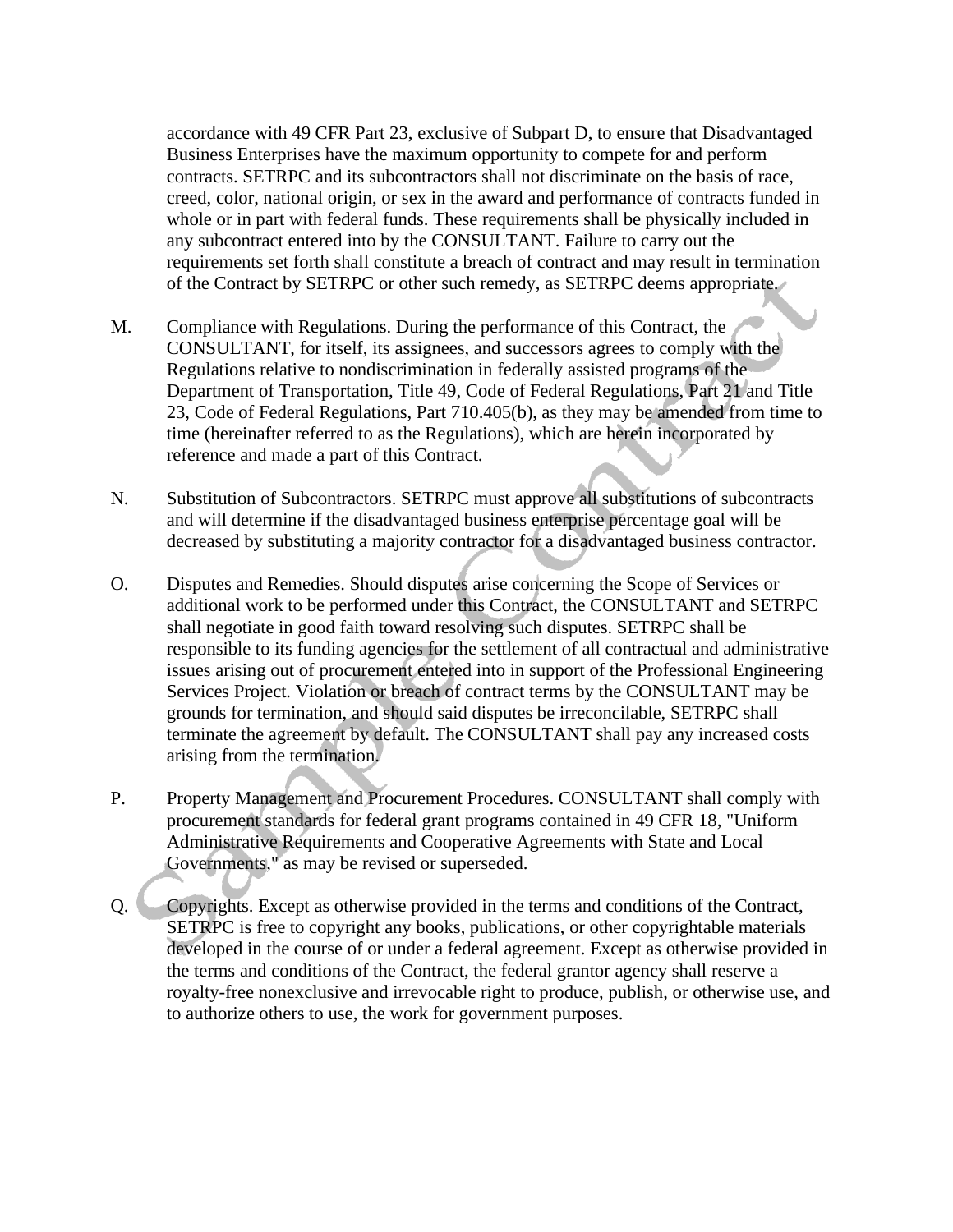R. Subcontracts. The prime contractor is required to perform all work except specialized services or other tasks specifically exempted in the contract, except that governmental recipients of 23 U.S.C. 104(f) or 402 funds may subcontract as necessary to accomplish approved work program activities. All subcontracts exceeding \$10,000 in cost shall contain all required provisions of the prime contract.

## **ARTICLE IX INDEMNIFICATION**

The CONSULTANT covenants and agrees to indemnify, hold harmless, and defend and does hereby indemnify, hold harmless, and defend SETRPC, its officers and employees, from and against any and all suits or claims for damages or injuries, including death, to persons or property, whether real or asserted, arising out of any negligent act or omission on the part of the CONSULTANT, its officers, agents, servants, employees, or subcontractors, and the CONSULTANT does hereby assume all liability for injuries, claims or suits for damages to persons, property, or whatever kind of character, whether real or asserted, occurring during or arising out of the performance of this Contract as a result of any negligent act or omission on the part of the CONSULTANT, its officers, agents, servants, employees, or subcontractors to the extent permitted by law.

## **ARTICLE X TERMINATION OF CONTRACT**

SETRPC may terminate this Contract, or any portion of it, by serving a notice of termination on the CONSULTANT, which shall be effective on the date of the receipt of the notice of termination. The notice shall state whether the termination is for convenience of SETRPC or for default of the CONSULTANT. If the termination is for default, the notice shall state the manner in which the CONSULTANT has failed to perform the requirements of the Contract. The CONSULTANT shall account for and return to SETRPC any property in its possession paid for from funds received from SETRPC, or property supplied to the CONSULTANT by SETRPC. The CONSULTANT shall promptly submit its termination claim for reimbursement to SETRPC and the parties shall negotiate the termination settlement to be paid. If the termination is for the convenience of SETRPC, the CONSULTANT shall be paid its costs up to the time of notice to stop work, reasonable contract close-out costs, and a pro rata portion of the fee which reasonably reflects the quantity and quality of work performed up to the time of termination. If after serving a notice of termination for default, SETRPC determines that the CONSULTANT has an excusable reason for not performing, such as a strike, fire, flood, events which are not the fault of and are beyond the control of the CONSULTANT, SETRPC, after setting up a new work schedule, may allow the CONSULTANT to continue work, or treat the termination as a termination for convenience.

Notwithstanding the foregoing, this Contract will not terminate as a result of such default if CONSULTANT begins, within seven days of receipt of such notice, to correct its failure to perform and proceeds diligently to cure such failure within no more than thirty days of receipt thereof; provided, however, that if and to the extent such default cannot be reasonably cured within such thirty-day period, and if CONSULTANT has diligently attempted to cure the same and thereafter continues diligently to cure the same, then the cure period provided from herein shall extend up to, but no case more than, sixty days after the date of receipt of the notice.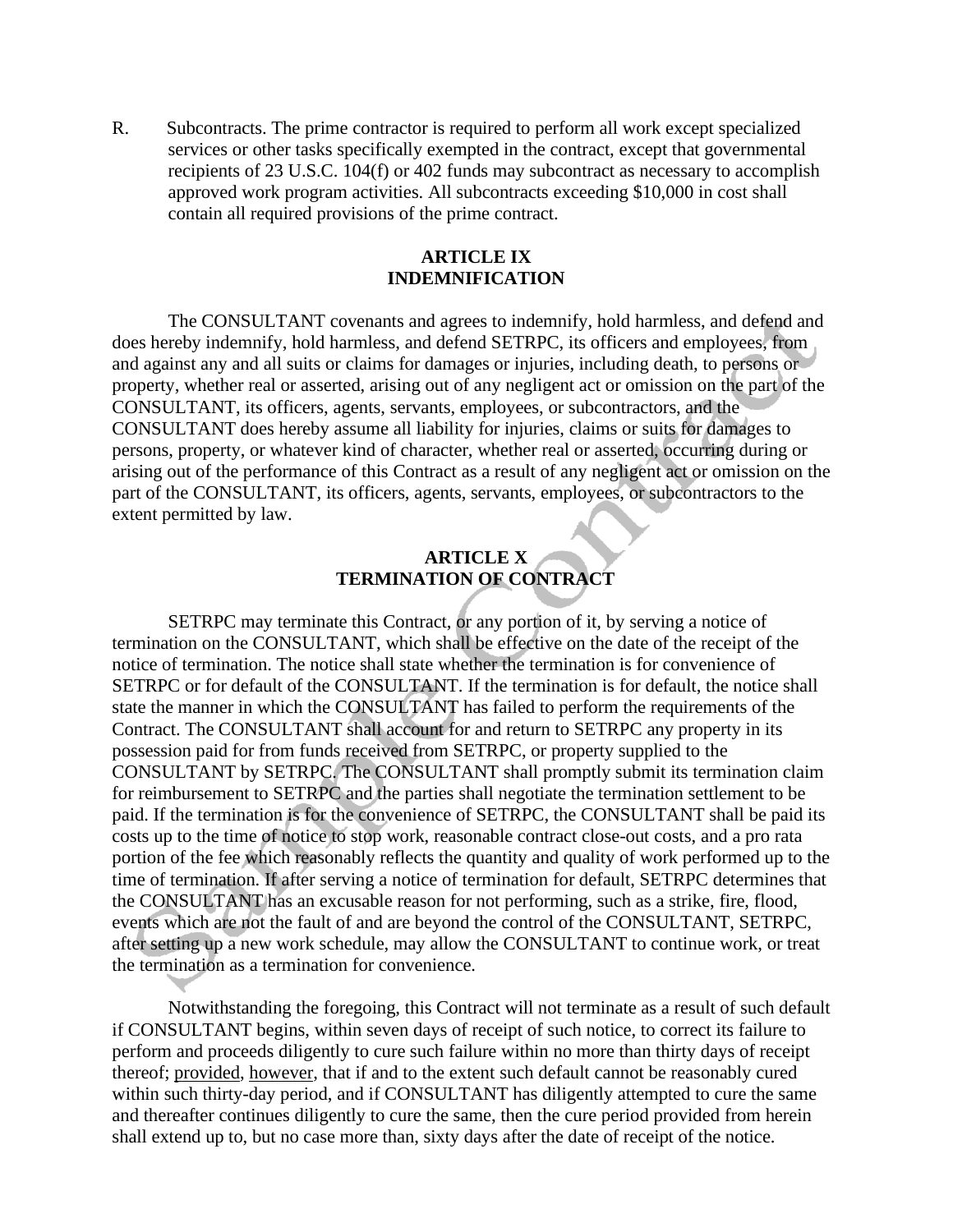## **ARTICLE XI LEGAL CONSTRUCTION**

In case any one or more of the provisions contained in this agreement shall for any reason be held to be invalid, illegal or unenforceable in any respect, such invalidity, illegality or unenforceability shall not affect any other provisions thereof and this agreement shall be construed as if such invalid, illegal or unenforceable provision had never been contained herein.

## **ARTICLE XII VENUE**

Venue and jurisdiction of any suit, right, or cause of action arising under or in connection with this contract shall lie exclusively in Jefferson County, Texas.

**IN WITNESS HEREOF**, the parties hereto have executed this Contract in duplicate original at Beaumont, Jefferson County, Texas, this day of , 2020.

# **SOUTH EAST TEXAS REGIONAL**

## **PLANNING COMMISSION**

Shanna Burke Executive Director

Name of Firm Selected

By:

Its duly authorized: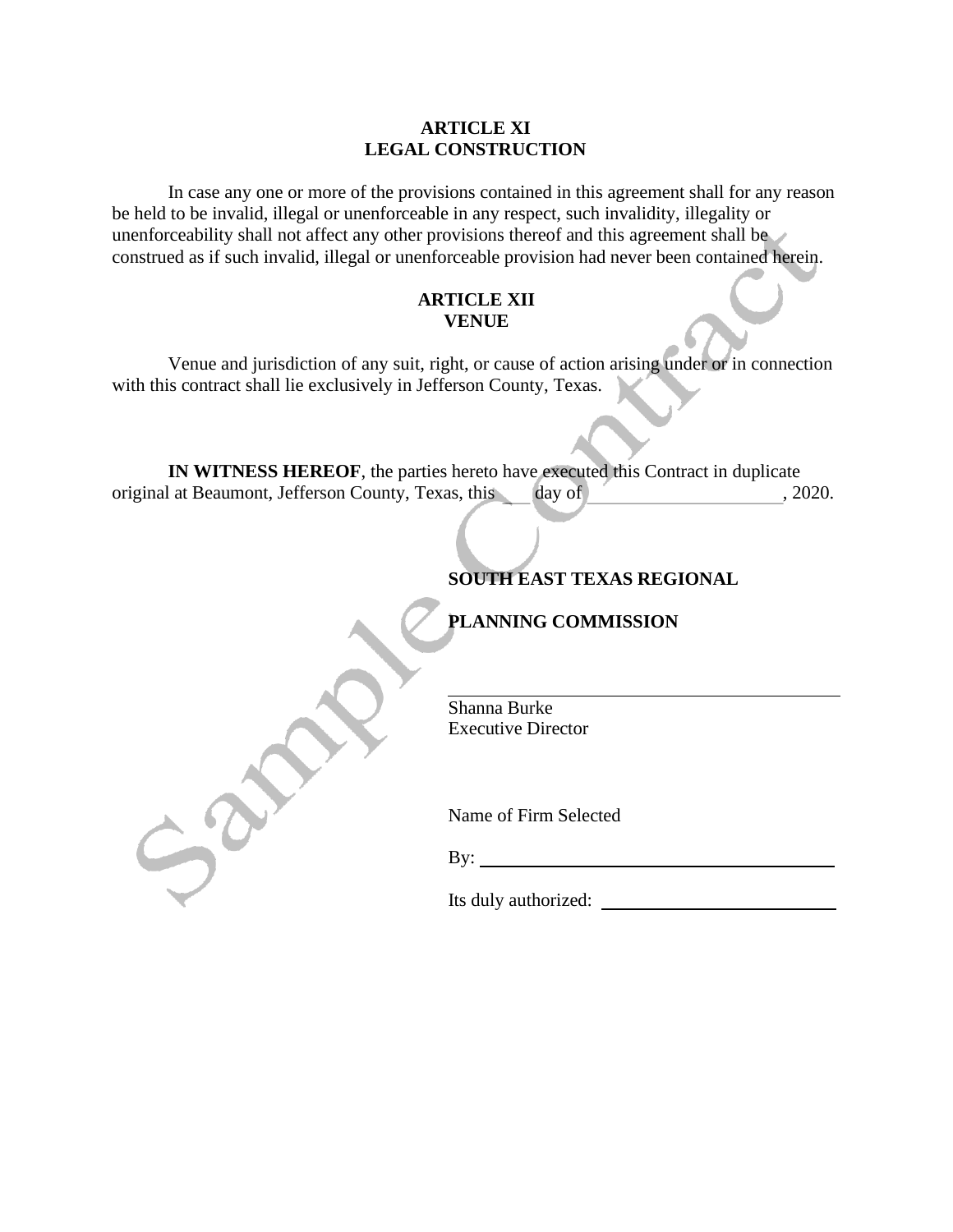**APPENDIX A**

**SCONTER**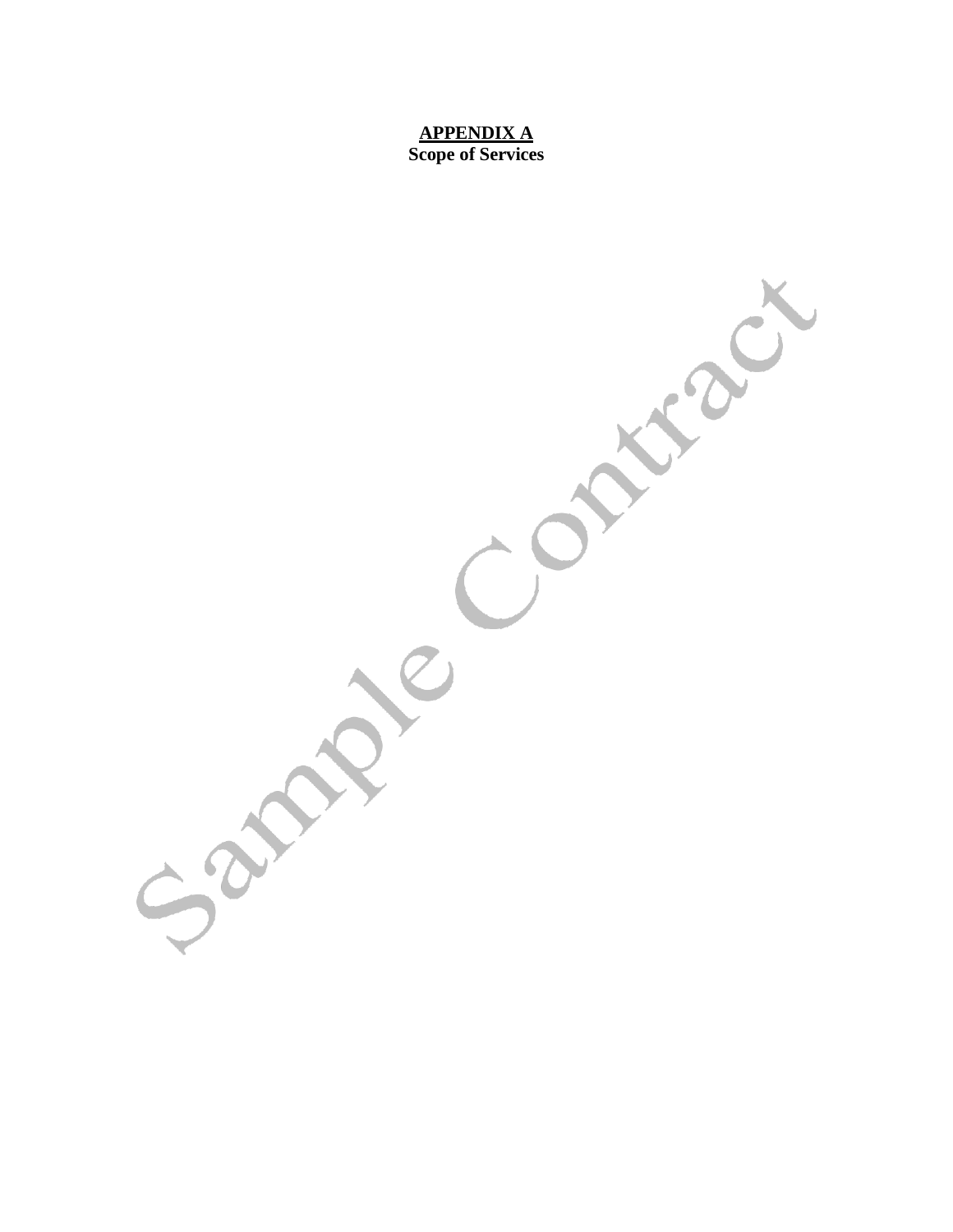**APPENDIX B Budget**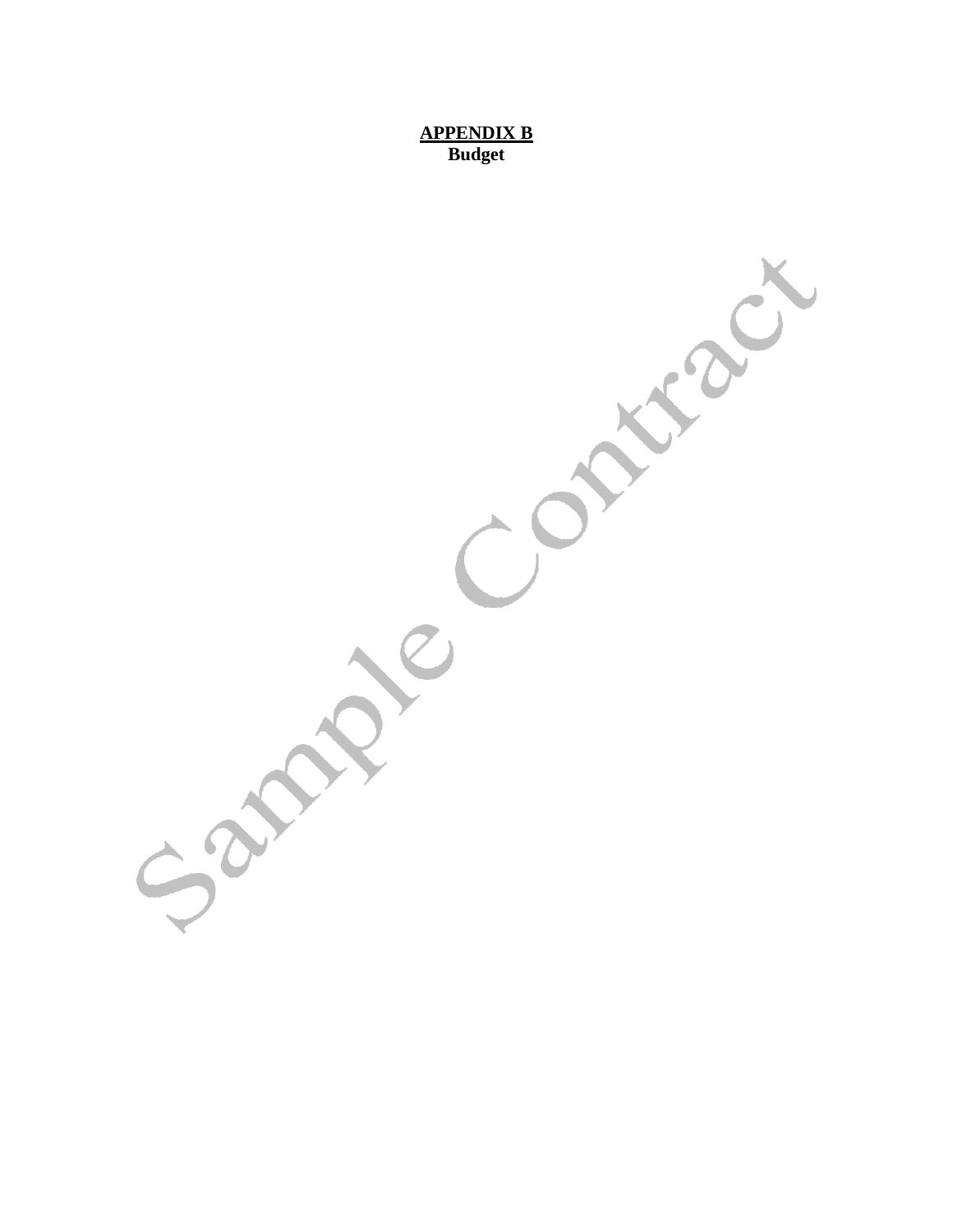**APPENDIX C Debarment Certification**

Contract